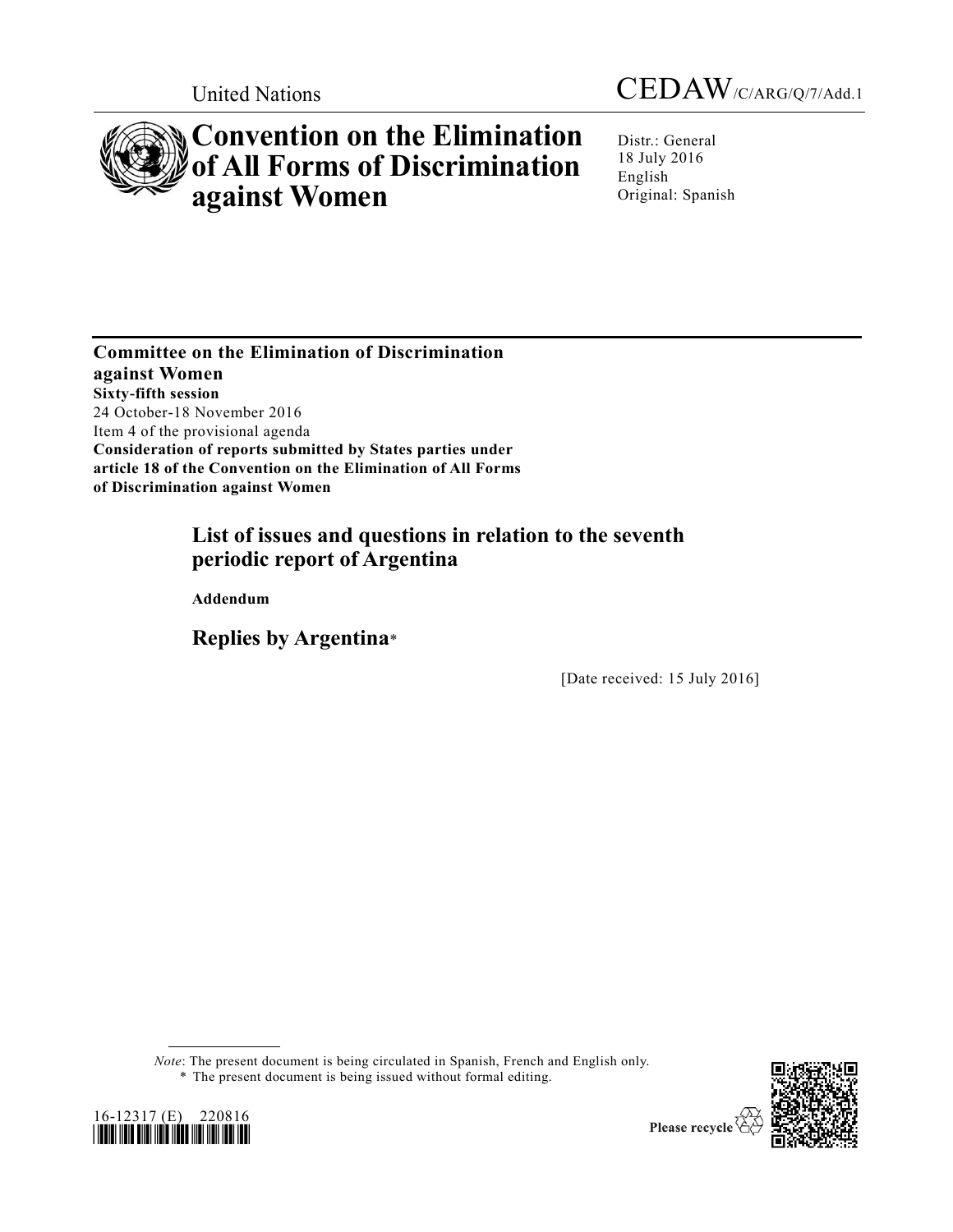### **Introduction**

1. Pursuant to its obligations under the Convention on the Elimination of All Forms of Discrimination against Women, the Argentine Government submits the replies requested in the list of additional issues [CEDAW/C/ARG/Q/7](http://undocs.org/CEDAW/C/ARG/Q/7) in relation to the seventh periodic report. Discussed below is the progress made by the country with achieving the effective exercise of the human rights of all women, together with the challenges it still faces in that regard. The period covered is that reported on in 2015, with the inclusion, also, of the principal advances and policy guidelines implemented since 10 December 2015.

2. The new administration has, from the start, placed particular emphasis on promoting the gender agenda with a multisector, cross-cutting and federal approach. The goal is to achieve comprehensive empowerment of women, especially those who are exposed to violence and multiple intersecting forms of discrimination, whose lives are therefore disproportionately impaired and whose circumstances are particularly inequitable compared to those of men. The Argentine Government reaffirms its commitment to uphold the right of all persons to live a life free from violence and considers it a prerequisite for aspiring to a mor e egalitarian society.

3. Today, the national machinery for the advancement of women — the National Women's Council — is a publicly recognized forum open to dialogue, collaborative effort and collective generation of initiatives, in constant interaction with society; testifying to the Argentine Government's commitment to gender equality in all its dimensions.

4. The Argentine Government stands ready to expand on the following replies and even include new information in its presentation at the Committee's 65th session.

### **Legislative and institutional framework**

5. As the seventh periodic report informed the Committee (Convention articles 1, 2, 3, 15 and 16/points 1 to 8), in the Argentine Republic men and women are equal before the law, as guaranteed by article 16 of the National Constitution. Argentina has also ratified the principal human rights instruments and covenants establishing a commitment by the State and its responsibility vis-à-vis the international community.

6. As regards the promotion and protection of women's human rights,<sup>1</sup> the Convention on the Elimination of All Forms of Discrimination against Women, ratified in 1986, has had "constitutional hierarchy" (article 75, paragraph 22) since 1994. In addition, the Optional Protocol to the Convention was ratified in 2006 and currently only one Argentine case is being processed before the Committee by virtue of that Protocol.

7. The Convention is legally enforceable throughout the national territory. The Supreme Court is responsible for overseeing compliance with conventions and that all legal norms are adapted to the conventions ratified by Argentina. Argentina is a federal state in which the provinces have jurisdiction over all matters not delegated

<sup>&</sup>lt;sup>1</sup> Source: http://infoleg.mecon.gov.ar/infolegInternet/Anexos/0-4999/804/norma.htm [English: http://www.senado.gov.ar/web/interes/constitucion/english.php or http://www.wipo.int/edocs/ lexdocs/laws/en/ar/ar075en.pdf].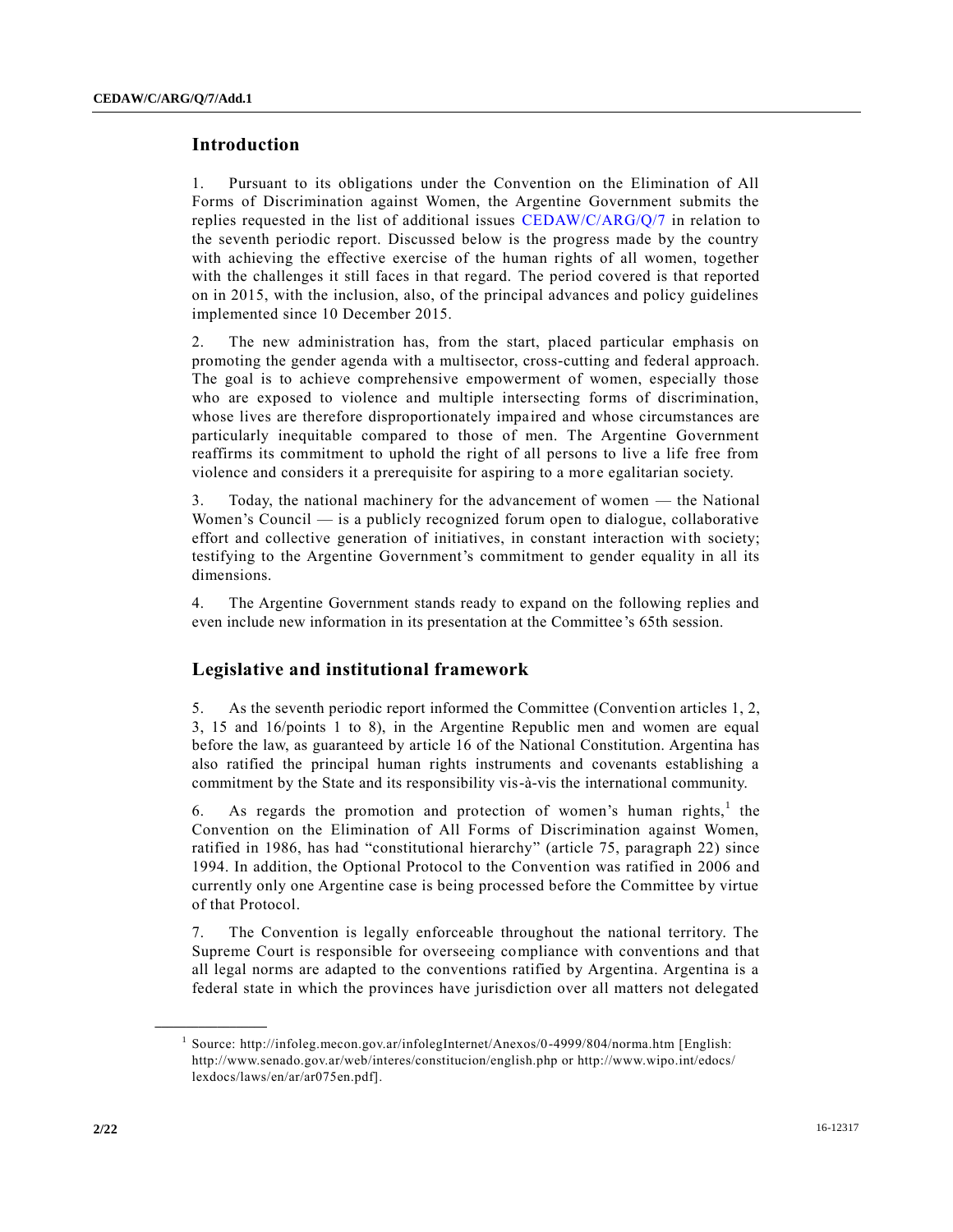to the nation, including, inter alia, the administration of justice, municipal government and education (article 5 of the National Constitution). In all matters relating to guarantees for women's rights, the courts are required to apply the Convention in their rulings and all national and provincial laws must be consistent with that Convention, on pain of being declared unconstitutional.

8. The Committee senses that there are obstacles to implementation of the Convention under the Argentine federal system. Nevertheless, that system itself provides for the existence of Federal Councils charged precisely with detecting and removing any such obstacles. The National Women's Council,<sup>2</sup> the national body responsible for overseeing compliance with the Convention together with the Federal Women's Council, promotes public policies for the whole of Argentina that are consistent with the mandates of the Convention. The agreements reached this year (2016) in the Federal Women's Council regarding the Plan of Action for implementing Law 26.485 to provide comprehensive protection as a means of preventing, punishing and eradicating violence against women, scheduled to be presented in June of this year, are a clear example of that role.

9. In 2015, in connection with the 20-year review of the implementation of the Beijing Declaration and Platform for Action (Beijing+20), Argentina also presented reports on the Platform for Action, describing progress and ongoing challenges with respect to women's rights.<sup>3</sup> In addition, Argentina is currently in the process of adapting to the 2030 Agenda for Sustainable Development, as it realizes that substantive equality between men and women also encompasses issues such as the elimination of all forms of violence against women, sexual and reproductive rights, and the recognition of reproductive work.

10. In the seventh report (Convention article 12/point 96), the Argentine Government reported on progress with respect to non-punishable abortion and the various tools and care guides being implemented throughout the country. As regards progress with regulations involving the decriminalization and legalization of abortion, on July 1, 2016, at the initiative of women's organizations, a new bill was submitted to the Chamber of Deputies allowing for voluntary interruption of pregnancy. <sup>4</sup>

11. As regards the political participation of women, the country's seventh periodic report (Convention article 7/points 60 to 65) states that, in line with the progress achieved with women's representation in parliamentary bodies since the passing of the Quota Act, gender parity in electoral lists and various other spheres of women's participation is mentioned and addressed in the following bills promoting it: bills before the Chamber of Deputies:  $415-D-2016$ ;  $461-D-2016$ ;  $1852-D-2016$ ;  $5 \text{ bills}$ before the Senate: 36/16; 1199/16.<sup>6</sup>

12. In the seventh report (Convention articles 1, 2, 3, /points 1 to 5 and 19) Argentina describes progress with legislation that includes major steps toward eradicating discrimination against women. In addition, based on the Population Census, the report includes new indicators that throw light on the composition of, inter alia, the population of African descent, the rural population and native peoples.

<sup>2</sup> Hereinafter referred to as CNM (Consejo Nacional de las Mujeres).

<sup>&</sup>lt;sup>3</sup> http://www.cepal.org/mujer/noticias/paginas/3/51823/Informe\_Argentina\_Beijing\_20.pdf.

<sup>&</sup>lt;sup>4</sup> Bill [Proyecto de Ley] N° 4161-D-2016 — Voluntary interruption of pregnancy — National Chamber of Deputies. http://www.hcdn.gov.ar/proyectos/proyecto.jsp?id=187583.

 $5$  http://www.hcdn.gov.ar/proyectos/buscador2016-99.html.

<sup>6</sup> http://www.senado.gov.ar/parlamentario/parlamentaria/exp.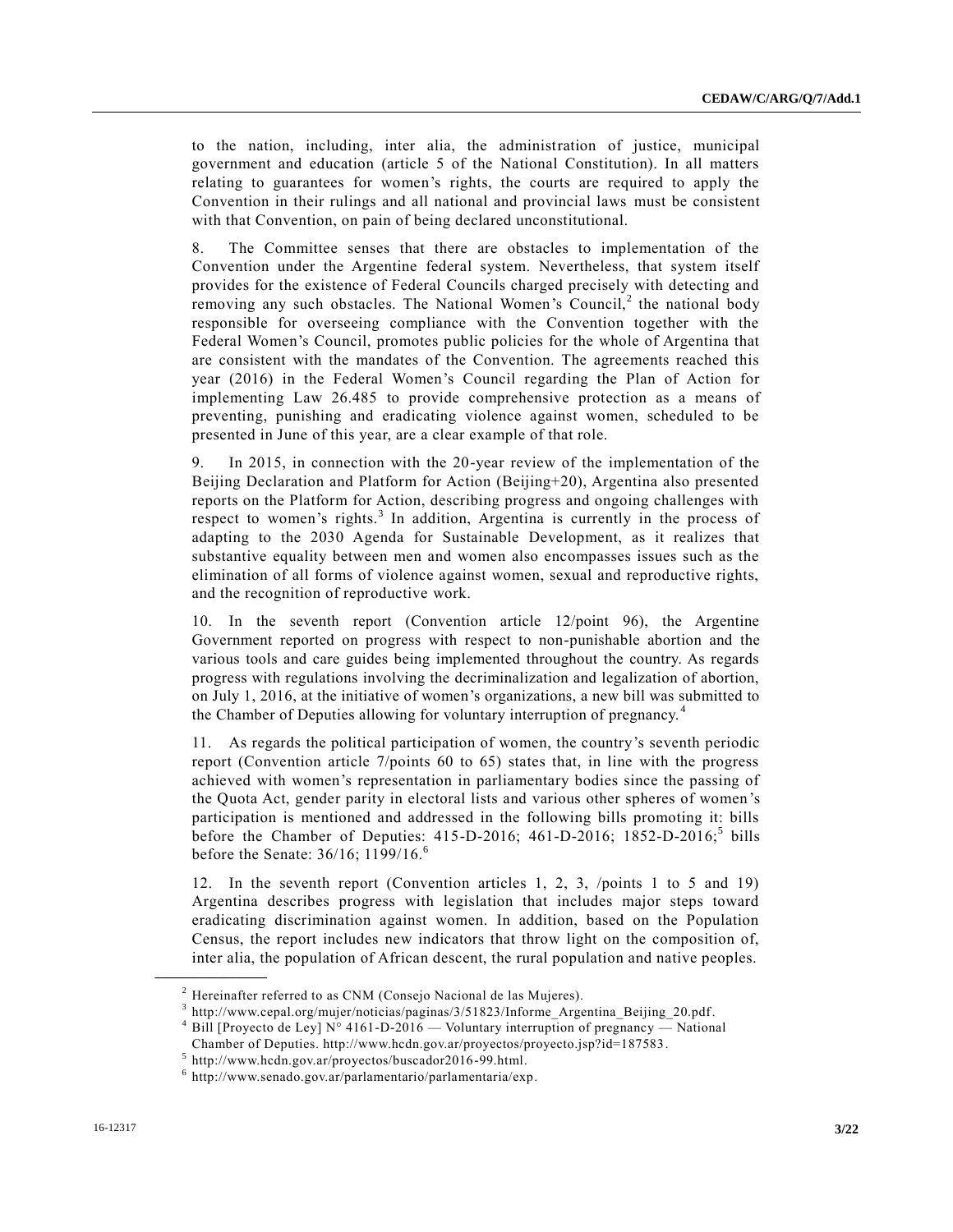13. As regards public policies against discrimination, particular mention should be made of the 2016 National Anti-Discrimination Plan of the National Institute to Combat Discrimination, Xenophobia and Racism, which states, in the section on gender violence, that the goal is to establish a policy conducive to greater awareness of violence and gender equality issues specifically with respect to discrimination and to cooperate with agencies committed to policies designed to protect women 's rights. It also addresses sexual health, sexual diversity, persons with disabilities, older adults, discrimination, racism and xenophobia, native peoples, persons of African descent, and other issues.<sup>7</sup> (Annex I)

14. The new Civil Code clearly guarantees that "No provision may be interpreted or applied in such a way as to limit, restrict, exclude or suppress the equality of the rights and obligations of the parties to a marriage and the consequences it gives rise to, irrespective of whether or not the marriage is constituted by persons of the same sex" (Article 402). Thus the Egalitarian Matrimony Act (26.618) of 2010, which made the rights of marriages formed by heterosexual and homosexual couples completely equal, and the Gender Identity Act  $(26.743)$  of  $2012$ ,<sup>8</sup> which recognizes every person's right to determine her or his own gender identity are fully incorporated, with that process ending with the issuance of enabling regulations for the Gender Identity Act in 2015.

15. The National Sexual Diversity Coordination Unit was established,<sup>9</sup> as a dependency of the Ministry of Social Development, to protect and disseminate rights and address issues such as comprehensive sex education, laws on inclusion, and support for LGBT persons and their families. It is also tasked with helping to design and implement productive, associative, cooperative and artistic development projects in support of sexual diversity and human rights organizations and other national government agencies. Recent progress includes the publication of the following specific manuals, in June and September 2015, respectively, for the transgender and LGTB community:

- Manual of sexual diversity terms and concepts from a human rights perspective. An inclusive Argentina.<sup>10</sup>
- Guidelines for comprehensive health care of transgender persons.<sup>11</sup>

16. Ever since it was first formulated in 2005, the National Anti-Discrimination Plan of the National Institute to Combat Discrimination, Xenophobia and Racism (INADI) has never envisaged a time frame. The Directorate of Policies to Combat Discrimination is currently preparing and evaluating programs and projects for joint actions by the National Government and provincial and municipal governments and civil society organizations, with a view to establishing strategies for eradicating and combating discriminatory or xenophobic acts or conduct throughout Argentina, as envisaged in the 2016 Management Plan.<sup>12</sup>

<sup>7</sup> http://www.inadi.gob.ar/plan-de-gestion/plan-anual-2016/.

 $8$  Decree 903/2015. Law N° 26.743. Regulation. Buenos Aires, 20 May 2015

http://www.infoleg.gob.ar/infolegInternet/Anexos/245000-249999/247367/norma.htm.

<sup>&</sup>lt;sup>9</sup> http://www.desarrollosocial.gob.ar/biblioteca/de-la-ley-a-la-practica/.

<sup>10</sup> http://www.trabajo.gob.ar/downloads/otros/151111\_guia\_diversidad\_doc.pdf.

 $11$  Guía para equipos de salud para la atención de salud integral de personas trans  $-$  [Guidelines for comprehensive health care of transgender persons] Ministry of Health — June 2015 http://www.msal.gob.ar/images/stories/bes/graficos/0000000696cnt-guia-equipos-atencionsalud%20integral-personas-trans.pdf.

<sup>&</sup>lt;sup>12</sup> http://www.inadi.gob.ar/wp-content/themes/customizr/inc/assets/img/plan-gestion-2016.pdf.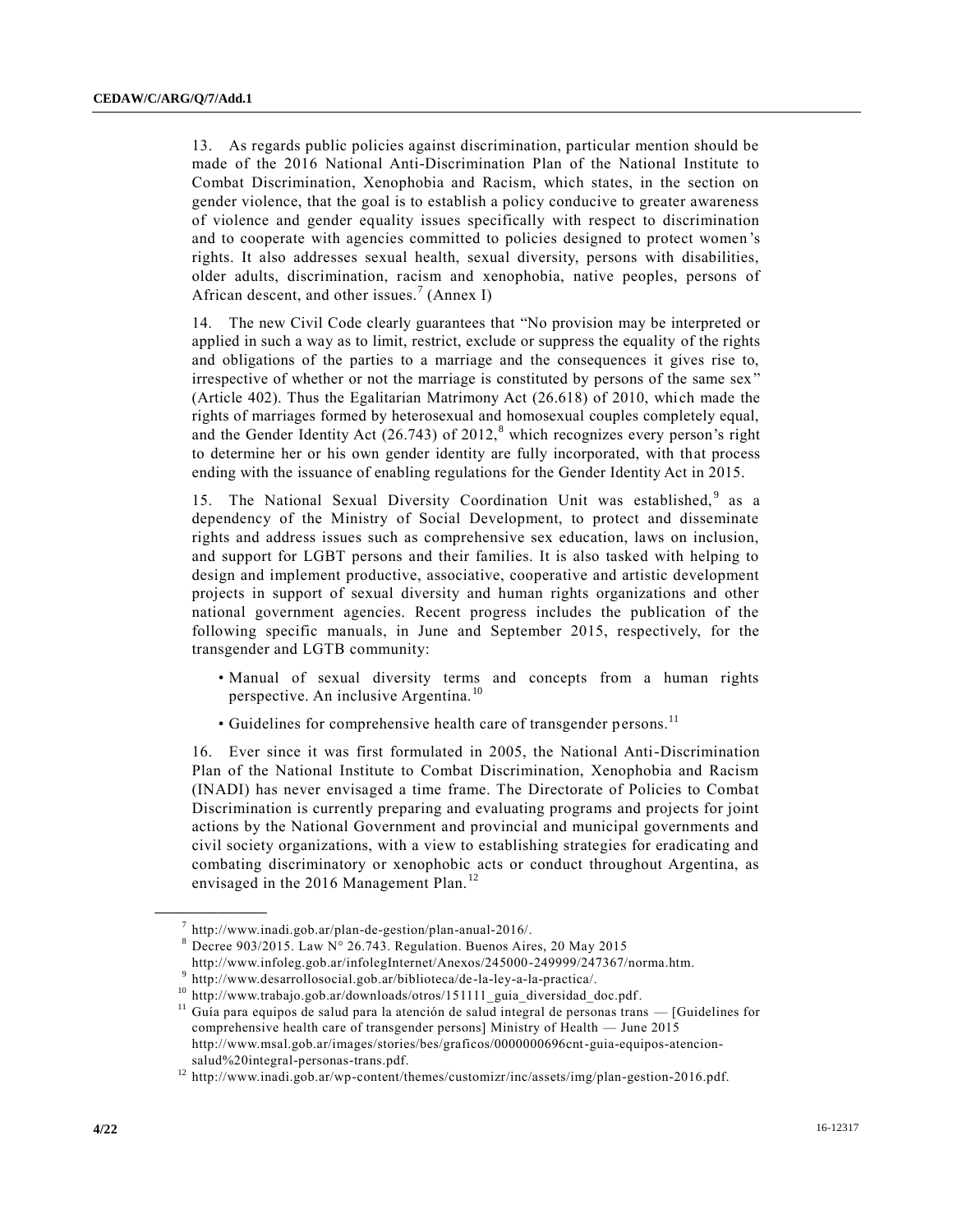17. Gender-equality plans are in place at both the provincial and municipal level: the Equal Opportunities Plan (PIO) in Buenos Aires City; the Equal Opportunities Plan of Santa Fe province (2014-2015) and the municipality of Rosario (PIO I: 2001-2004, PIO II: 2005-2009 and PIO III: 2010-2014 — Municipalities of Buenos Aires Province: Morón, Lujan (2011- 2012); Mendoza (2003-2006); Mar del Plata (2003-2006) and Resistencia (2003-2006). Other cities with such plans are Paraná (Entre Ríos Province) and Capilla del Monte (Córdoba Province).

18. The Seventh Report (Convention articles 2, 7 and 8/point 27) mentions the Women's Office (OM) attached to the Supreme Court as responsible for compiling periodic case law reports (*Informes Periódicos de Jurisprudencia*) relating to the implementation of international instruments and conventions on women's human rights. According to the 2015 Periodic Case Law Report by the Women's Office, the Convention on the Elimination of All Forms of Discrimination against Women was taken into account in 377 (18.8%) out of a total of 2,002 judicial proceedings.  $^{13}$ 

19. The National Women's Council has a special section on its website (www.cnm.gob.ar) devoted to the Convention and its Optional Protocol, <sup>14</sup> in which it reports on the procedure for filing complaints and disseminates National Reports. The National Women's Council also regularly publicizes the Convention in the training activities it organizes and in its social networks.

# **Access to justice**

20. As the Seventh Report mentioned (Committee recommendations 19 and 33/point 38), CNM operates the 144 telephone helpline, which provides information, guidance, counselling, and restraint (*contención*) for women confronting violence anywhere in Argentina, free of charge, 24/7, every day of the year. The service is provided by interdisciplinary teams, mostly comprised of professional psychologists, attorneys and social workers trained in the gender perspective, who, among other functions, provide detailed information and advice to callers using the helpline regarding access to justice mechanisms.<sup>15</sup>

21. At the federal level, there is a National Resources and Violence Treatment Services Guide and an Interactive Map,<sup>16</sup> which are updated every week and made available by their operators to persons needing them. The Guide lists more than 7,000 resources. Thanks to direct users' calls, there is considerable first-hand information as to how each of these institutions functions. At the same time, the statistics on calls made are systematized in monthly reports drawn up by the CNM Observatory on Violence and used to assess the resources' effectiveness, needs and shortcomings and to formulate public policies. These statistics have been public since 10 December 2015 and are posted on the CNM website.<sup>17</sup>

22. As we reported to the Committee, one recent development was the establishment, under the auspices of the CNM, of an Interdisciplinary Case

<sup>13</sup> http://www.csjn.gov.ar/om/docs/jurisprudencia\_2015sept.pdf.

<sup>14</sup> http://www.cnm.gob.ar/Varios/Cedaw.html.

<sup>15</sup> http://www.cnm.gov.ar/Varios/Linea144.html#SLpvg.

<sup>&</sup>lt;sup>16</sup> http://www.cnm.gov.ar/GNR/GuiaNacionalDeRecursosArgentina.html. http://www.desarrollosocial.gob.ar/linea144.

<sup>17</sup> http://www.cnm.gob.ar/Varios/Linea144.html#Est1516.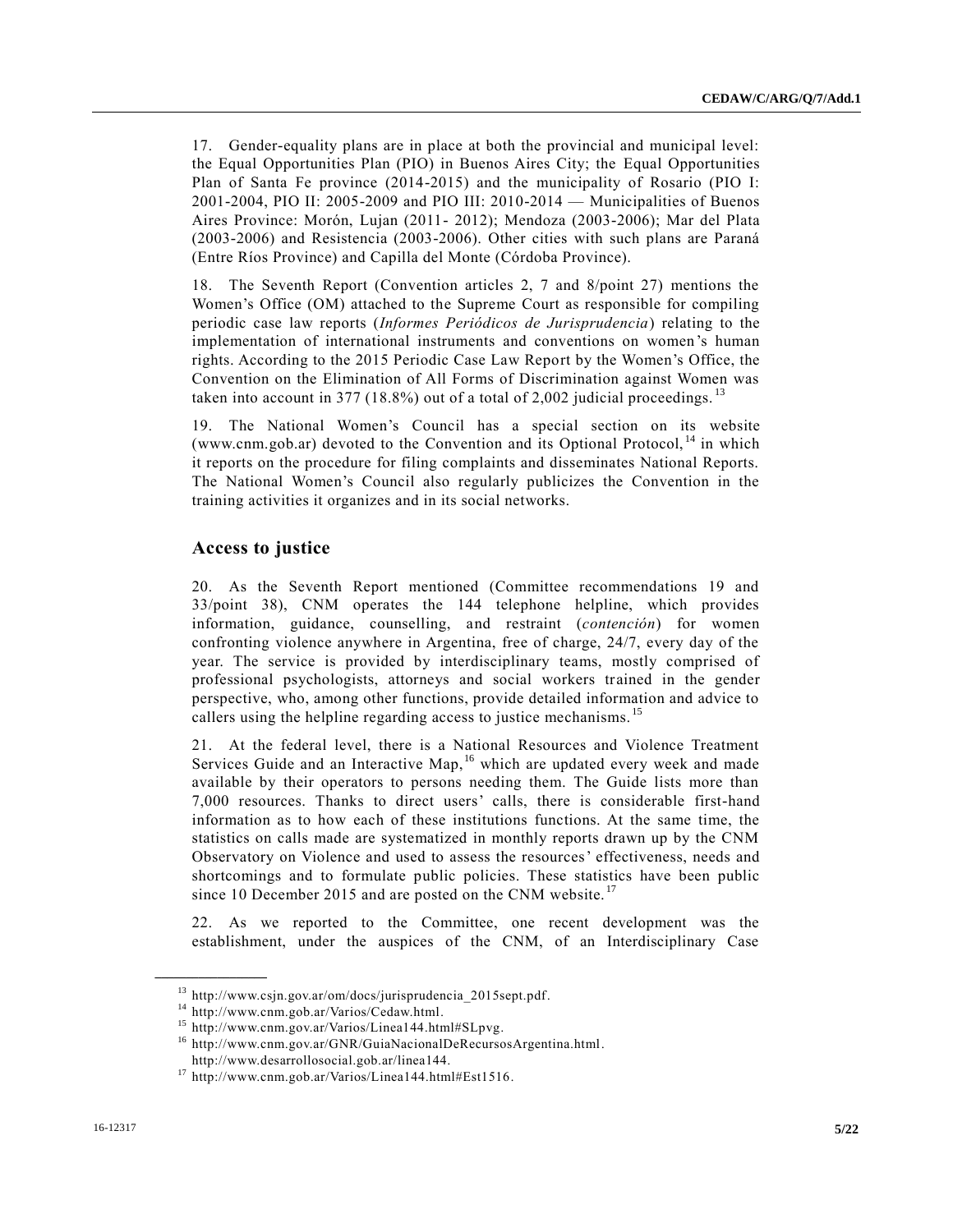Follow-Up Body. Progress is also being made with arrangements to coordinate with the Federal Police's 911 emergency calls system so that the two helpline services complement one another.

23. As regards better access to justice, the Ministry of Justice and Human Rights has been overseeing the implementation, nationwide, of Access to Justice Centres (CAJ), which assist the community by providing counselling and professional guidance to ensure full exercise of rights and equal opportunities. <sup>18</sup> The CAJ have interdisciplinary teams which coordinate joint actions with national and local agencies and national social programs with a view to responding quickly and effectively to the community's needs.

24. With more than 30 centres, spread over 20 provinces and the city of Buenos Aires, they make up a federal public policy access network.<sup>19</sup>

25. In November 2015, a law was enacted (Law 27.210) establishing the Attorneys for Victims of Gender Violence Unit attached to the Justice Secretariat of the Ministry of Justice and Human Rights in order to guarantee access to justice through comprehensive, cost-free legal representation for women victims. <sup>20</sup>

26. As regards access to justice, resources are also available for women with disabilities: the "National Justice System Assistance Programme for Persons with Disabilities" (ADAJUS), attached to the Justice Secretariat of the Ministry of Justice and Human Rights (specifically, the National Directorate for Assistance to Vulnerable Groups, which reports to the Human Rights Secretariat) fulfils Argentina's obligations under the Convention on the Rights of Persons with Disabilities (Law 26.378). That Programme was established to ensure effective access to justice on an equal basis with others for persons of disabilities, through appropriate procedures, communication and information. Supplementing it are the Handbook on the Rights of Persons with Disabilities<sup>21</sup> and the Protocol for Access to Justice of Persons with Disabilities, produced for judges, prosecutors, defenders, other justice system operators and ancillary justice administration personnel. In addition, the Protocol is used in continuous training and improvement courses in the judiciary and related spheres.<sup>22/23</sup>

27. In the Seventh Report (Committee recommendation 19/points 35 to 42), the Argentine Government provided information regarding progress with implementing General Recommendation 19 and General Recommendation 33 of the Committee on violence against women in connection with the Security Forces. Following is supplementary information on progress sponsored by the Ministry of Security: the

<sup>18</sup> Access to Justice/Legal Aid Centres (*Centros de Asistencia Jurídica*) of the Ministry of Justice and Human Rights. The National Directorate for Promoting and Strengthening Access to Justice was established through Decree N° 1755/08. It reports to the Undersecretariat for Relations with the Judiciary (Justice Secretariat).

<sup>19</sup> (CAJ).http://www.jus.gob.ar/accesoalajusticia/institucional.aspx.

<sup>&</sup>lt;sup>20</sup> See http://www.infoleg.gob.ar/infolegInternet/Anexos/255000-259999/255672/norma.htm.

<sup>21</sup> http://www.jus.gob.ar/areas-tematicas/acceso-a-la-justicia-para-personas-con-discapacidad.aspx.

<sup>22</sup> http://www.fiscalias.gob.ar/wp-content/uploads/2013/11/Resoluci%C3%B3n-FG-N%C2%BA-434-13-Protocol for Access to Justice for Persons with Disabilities. Proposals for Appropriate Treatment-Ref.-Act.-Int.-N%C2%B0-Sin-Act.-Int.pdf.

<sup>23</sup> http://www.mpd.gov.ar/uploads/documentos/blog/Cartilla%20de%20informacion%20y%20 accesibilidad%20a%20los%20derechos%20de%20las%20personas%20con%20discapacidad%20 REVISADO.pdf.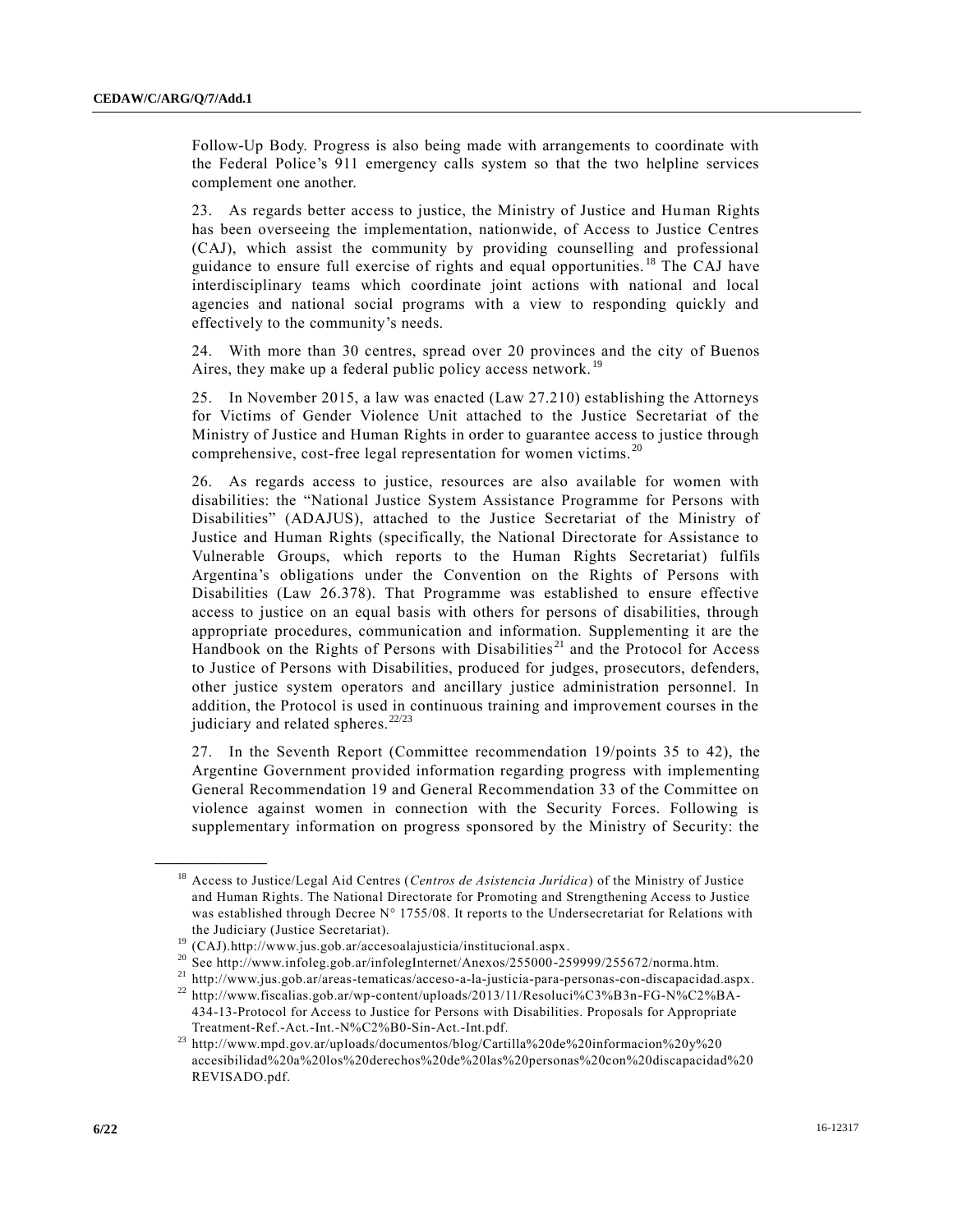inclusion in the 2016 Training Curriculum of the provision that no member of the security and police forces may be promoted if he or she has not received training in the gender perspective. This gender training requirement will apply to all personnel by the end of  $2017.^{24}$ 

28. Through Resolution 73/2016, the Minister of Security established a Round Table, to be run jointly by the Gender Policies Coordination Office and the National Directorate for Education and Training of the Undersecretariat for Planning and Training of the Ministry of Security, to ensure dissemination and ownership of gender violence prevention policies and gender mainstreaming in every aspect of institutional life.

29. The courses with a gender perspective for personnel in the Federal Forces and provincial police forces address: (a) Early detection of trafficking situations in border areas; (b) Registering of complaints for early detection of trafficking situations; (c) Federal criteria for appropriate intervention in domestic violence cases.

30. Particular importance is attached to the Online Course<sup>25</sup> for members of the four federal forces and — through the Internal Security Council — for provincial police forces, containing inputs and tools prepared by the Ministry of Security on gender violence, consisting of: (a) "Guidelines for Police Intervention in Domestic Violence Cases" and (b) A manual specifically devoted to "Best Practices for Police Intervention in Domestic Violence Cases. A Federal Guideline", which is distributed to personnel on a permanent basis.

31. In addition, each of the Police and Security Forces has a Comprehensive Gender Centre (*Centro Integral de Género*) which organizes training courses throughout the country on gender issues, domestic violence, labour relations with a gender perspective and sexual harassment. They serve to raise awareness among personnel and to familiarize them with this channel for filing complaints, making presentations, and consulting all personnel.

32. In the Seventh Report, in relation to Committee recommendation 26/points 58 and 59 /Annexes), the Argentine Government comments on progress made in judicial proceedings regarding crimes against humanity in terms of the investigation and prosecution of crimes against sexual freedom. In 2014, in the sentence handed down in the "Metán" case, it was decided to admit the civil suit filed by a victim of sexual violence and sexual slavery and order compensation in the following categories: therapy and medication until full restoration of the victim's psychic health; moral harm; loss of job opportunities; psychic harm and damage to life project.<sup>26</sup> In 2016, more than 20 persons accused of sex crimes have been convicted in six proceedings.<sup>27</sup>

### **Women, Peace and Security**

**\_\_\_\_\_\_\_\_\_\_\_\_\_\_\_\_\_\_**

33. In its Seventh Report (article 8 of the Convention/points 68 to 70), the Argentine Government provided information regarding the process of drafting the

 $^{24}$  http://www.minseg.gob.ar/pdf/capac-2016-ssi.pdf.

<sup>25</sup> http://www.minseg.gob.ar/nueva-plataforma-virtual-de-formaci%C3%B3n-y-capacitaci%C3%B3n http://capacitacion.minseg.gob.ar/.

<sup>26</sup> http://www.infojusnoticias.gov.ar/nacionales/causa-metan-prision-perpetua-para-seis-represoresen-salta-5852.html.

 $27$  See the file on sentences handed down in crimes against humanity trials http://www.fiscales.gob.ar/wp-content/uploads/2016/05/LH\_Dossier\_16-5\_1.pdf (May 2016).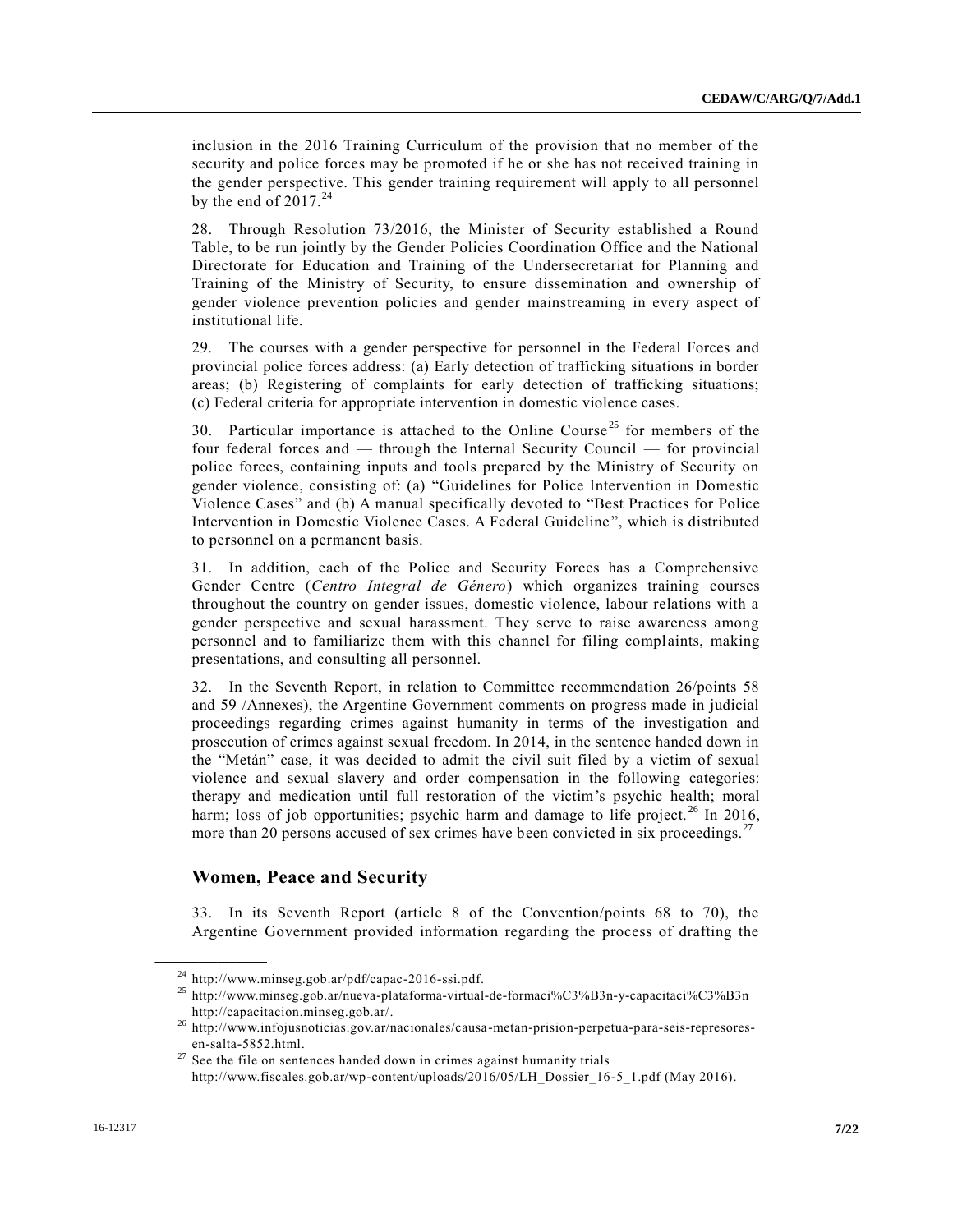Plan of Action of resolution No. 1325 (2000) and notified the Committee already that Decree  $N^{\circ}$  1895/15 of 15 September 2015 approved the "National Plan of Action of the Argentine Republic for Implementing resolution 1325 (2000) of the United Nations Security Council and Subsequent Resolutions."<sup>28</sup> The Defence and Foreign Relations portfolio had been pushing for that Plan since 2011. The principal objectives of the Plan of Action are, inter alia, to achieve: a greater number of women in the Armed Forces (in both the War College and Peace Missions); women civilians taking part in humanitarian missions; rules and policies amended to ensure gender equality; the inclusion of a gender perspective in all training courses; and the establishment of specialized centres.

#### **National Mechanism for the Advancement of Women (CNM)**

34. The Seventh Report (Committee recommendations 12 and 18/points 22, 23, 24 and 37) describes the programmes, inter-agency arrangements, agreements and resources of the CNM. To supplement that information, included below are the public policies being implemented by the new administration that began on 10 December 2015. Chief among these are the drafting of the National Action Plan for the Provision of Assistance and Prevention and Elimination of Violence against Women (scheduled for presentation in July 2016); the expansion of the 144 helpline service; the establishment of the Interdisciplinary Case Follow-Up Body; expansion of the Ellas Hacen programme to include transgender persons; meetings of the Federal Women's Council; the opening up of inter-agency opportunities for working with trade unions and the relatives of victims of femicide; and other initiatives.

35. Regarding the availability of funds for implementing programmes, there was a 132% year-on-year increase between 2015 and 2016.<sup>29</sup> Further resources are expected to become available for implementing the above-mentioned 2017-2019 Action Plan.

36. Today the CNM has 190 employees<sup>30</sup> and six staff members. Helpline 144 is operated by 104 professionals working in eight shifts to ensure 24/7 service.

37. With respect to the participation of women and women's organizations in the drafting of the National Plan of Action envisaged in Law 26.485 (article 9), so far this year (2016), two meetings of the Federal Women's Council have been held, one in Buenos Aires and one in Corrientes, and another is scheduled for 4 August 2016 in Córdoba. Given the federal nature of the country, further meetings were held with representatives of Áreas Mujer in eight provinces and with civil society organizations, in order to ensure that the Plan reflects the particular characteristics of each region.

38. The National Women's Council sees itself as a facility open to dialogue and intersectoral work. Thus, since 2016, it has convened monthly working groups

<sup>28</sup> http://www.saij.gob.ar/boletin-diario/boletin-20150921.html.

<sup>&</sup>lt;sup>29</sup> The Budget for 2015 was 7,210,500 pesos, while the budget for 2016 is 16,763,000 pesos: a year-on- year increase of \$9.552.500.

<sup>&</sup>lt;sup>30</sup> There are 14 people working on cases; 5 on helpline resources; 8 in human resources; 8 in the legal and accounting departments; 18 are working on projects, 17 a re employed in the Directorate of Technical Assistance; and 8 in reception and secretariat services. There are 4 people employed in the Office of the Chair, 3 in the shelters section, 3 in the Undersecretariat, and 12 in the Communications Directorate.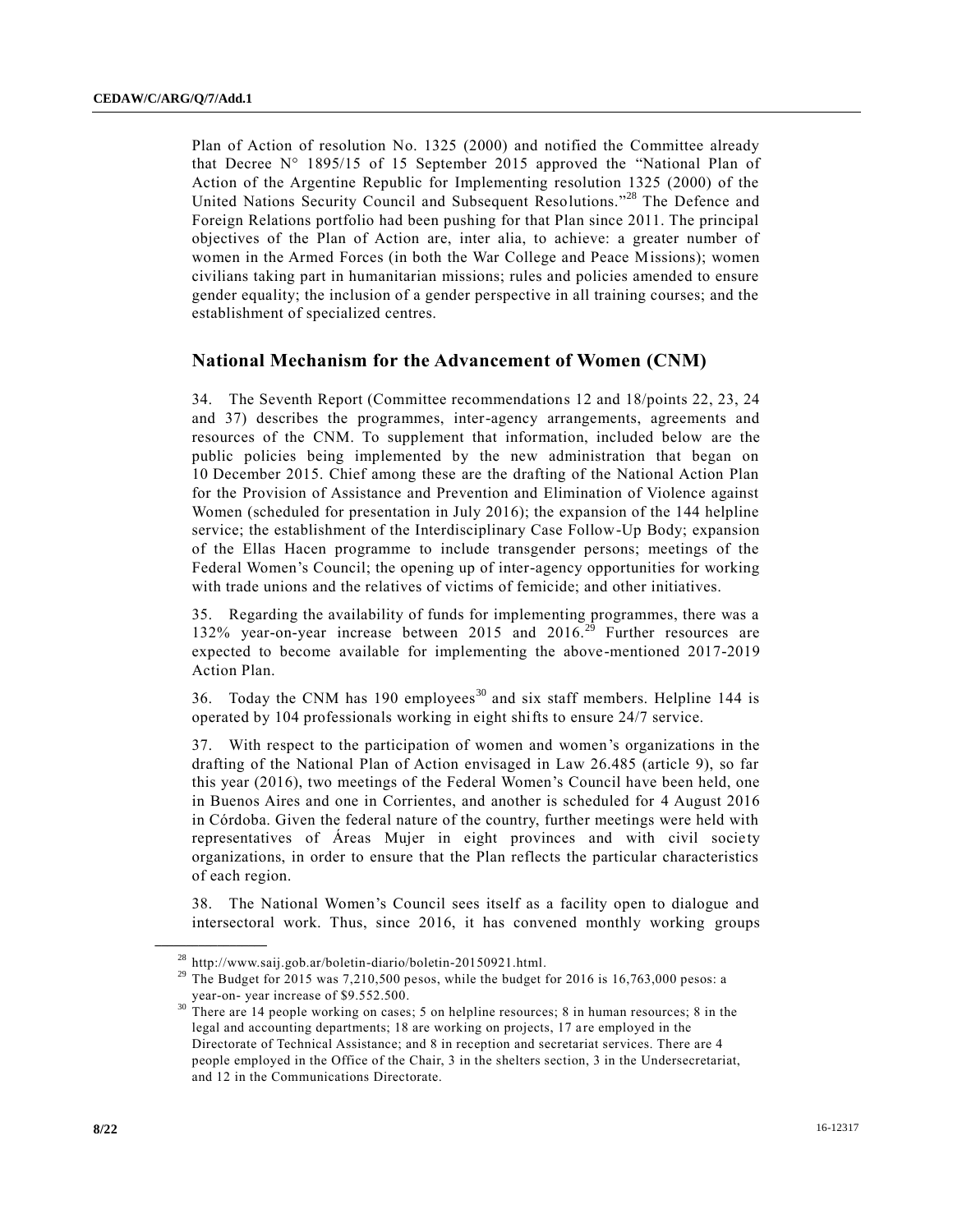(*Mesas de Trabajo*) with trade unions affiliated to the General Confederation of Labour (CGT) and the Confederation of Workers of Argentina (CTA) to work jointly to develop awareness campaigns, advance the mechanisms for assisting women confronted with violence, and train delegates in trade union organizations.

39. A facility for working with the relatives of victims of femicide was also opened. It has spearheaded an awareness-raising campaign on gender violence. <sup>31</sup>

# **Stereotypes and harmful practices**

40. The Seventh Report (Convention articles 4 and 5/points 30 to 34) described progress made with dismantling stereotypes and practices that degrade women, especially in the media and through mass campaigns. Following is supplementary information on two recent campaigns:

(a) The #AmorEs campaign aims to show what signs point to love and which do not, in order to help young people discern when a relationship with a partner turns violent.<sup>32</sup>

(b) The #Paralamano campaign: "No to harassment during transportation" aims to promote the right to quality and secure transportation within a context of respect for human rights. The campaign was conducted in 2015 by the railway Nuevos Ferrocarriles Argentinos Operadora Ferroviaria, INADI and the CNM.<sup>33</sup>

41. In addition, in 2016, for the second year running, the Ombudsperson's Office (*Defensoría del Público*) will post online and free of charge its course entitled "Introduction to the gender perspective in audiovisual media", which aims to trigger reflection on the role of audiovisual media in developing discourse that promotes equal opportunities and rights for all.<sup>34</sup>

42. With respect to communications, in December 2015, Decree 267/2015 established the National Communication Entity (ENACOM) as a largely selfadministered and decentralized body reporting to the Ministry of Communications. Its objective is to head the technological convergence process and create stable market conditions for guaranteeing access to Internet, fixed and mobile telephony, radio, postal and television services. As part of that function, ENACOM launched the ITU's  $\#ANIMATE$  Campaign to reduce the gender-related digital divide.<sup>35</sup>

43. Of particular note is the online postgraduate course offering a Degree (*Diploma Superior*) in Communication and Gender, declared to be of interest by the Ombudsperson's Office for Audiovisual Communication Services of Argentina and co-certified by the Inter-American Commission of Women of the Organization of American States (CIM-OAS) and ENACOM Argentina. Its goal is to instil in society and in journalists the ability to appraise media content from a gender perspective and to produce their own transformative communication strategies for achieving an egalitarian society.<sup>36</sup>

<sup>31</sup> See SPOT https://www.youtube.com/watch?v=h4dFauigcec.

<sup>32</sup> http://www.desarrollosocial.gob.ar/amores/.

<sup>33</sup> https://www.sofse.gob.ar/galeria/galeria.php.

<sup>34</sup> http://defensadelpublico.gob.ar/es/secciones/formacion-virtual.

<sup>35</sup> http://video2.bajarfacebook.com/bajar-video-de-facebook-1743630992546408.html.

<sup>36</sup> http://www.comunicarigualdad.com.ar/diploma-de-comunicacion-y-genero/.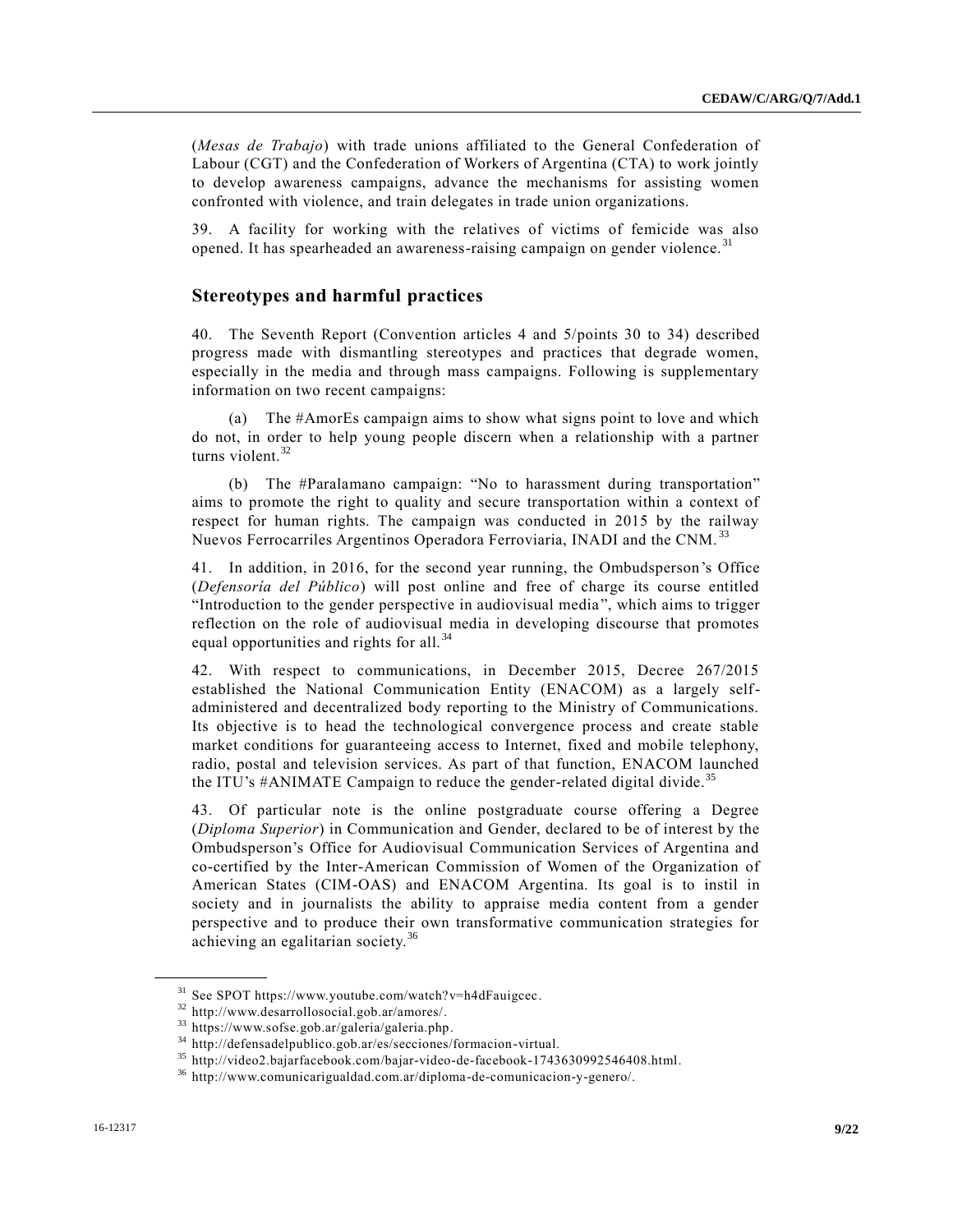44. Also in 2015, the Observatory on Discrimination on Radio and Television (ENACOM, INADI AND CNM) $37$  conducted a special investigation into discourse discriminating against women in television coverage of cases of femicide and gender violence,<sup>38</sup> which yielded significant findings regarding the prevalence of discriminatory and stigmatizing language in the treatment of cases of violence against women that are being taken very much into account in the drafting of the National Plan of Action for Preventing and Addressing Violence against Women (Annex II).

45. In April 2016, in INADI's offices in Chaco province, workshops were conducted on discrimination against indigenous women, the chief purpose of which was to strengthen the rights of communities from a human rights, indigenous women's and non-discrimination perspective. Similar actions were undertaken also for women of African descent (Annex I).

# **Violence against women**

46. The Seventh Report (Committee, General Recommendation No. 19/point 35) provided information regarding the process of ratification and implementation of Law 26.485 to provide comprehensive protection as a means of preventing, punishing and eradicating violence against women. Now all 24 jurisdictions in Argentina have ratified and are implementing Law 24.685.

47. With regard to the building of shelter homes providing comprehensive protection for women in situations of violence, together with their nuclear family, 25 more comprehensive shelter homes are being built and renovated: 9 in Buenos Aires province<sup>39</sup> and 16 in the rest of the country.<sup>40</sup>

48. With respect to how shelter homes operate, it is important to highlight the formulation and ratification of the Framework Protocol for Shelter Facilities (*Protocolo Marco de Atención de Hogares*), which is designed to strengthen local response in terms of assistance and of preventing, punishing and eradicating gender violence. Its main function is to provide guidelines for detecting, appraising and acting in situations of gender violence and following up on them, from both a gender and human rights perspective. The aforementioned protocol provides a general practical and procedural framework for the professional and non-professional teams working in the shelter homes and serves as a basis for the provinces and municipalities responsible for running the shelters to draw up their own local protocols.

49. The Seventh Report (Committee General Recommendation No. 19/point 42) provided information regarding progress made with statistics on violence against women, with a view to updating the Unified Register of Cases of Violence against

 $37$  Observatory: Proposal N°208 of the National Anti-Discrimination Plan, approved by Decree Nº1086/05.

<sup>38</sup> http://www.obserdiscriminacion.gob.ar/wp-content/uploads/2015/11/Monitoreo-al-24-11.pdf.

<sup>39</sup> Partido de la Costa, Bolívar, Moreno I and II, Florencio Varela, Almirante Brown, Lomas de Zamora, Avellaneda, Ituzaingó.

<sup>40</sup> El Carmen (Jujuy), Salta (Salta), San Luis (San Luis), Zapala (Neuquén), Santiago del Estero (Santiago del Estero), Las Heras (Santa Cruz), Mendoza (Mendoza), Gobernador Costa (Chubut), Guaymallén (Mendoza), La Rioja (La Rioja), Sierra Colorada (Rio Negro), Colón (Entre Ríos), Paraná (Entre Ríos), Catamarca (Catamarca), Corrientes (Corrientes), Bariloche (Río Negro).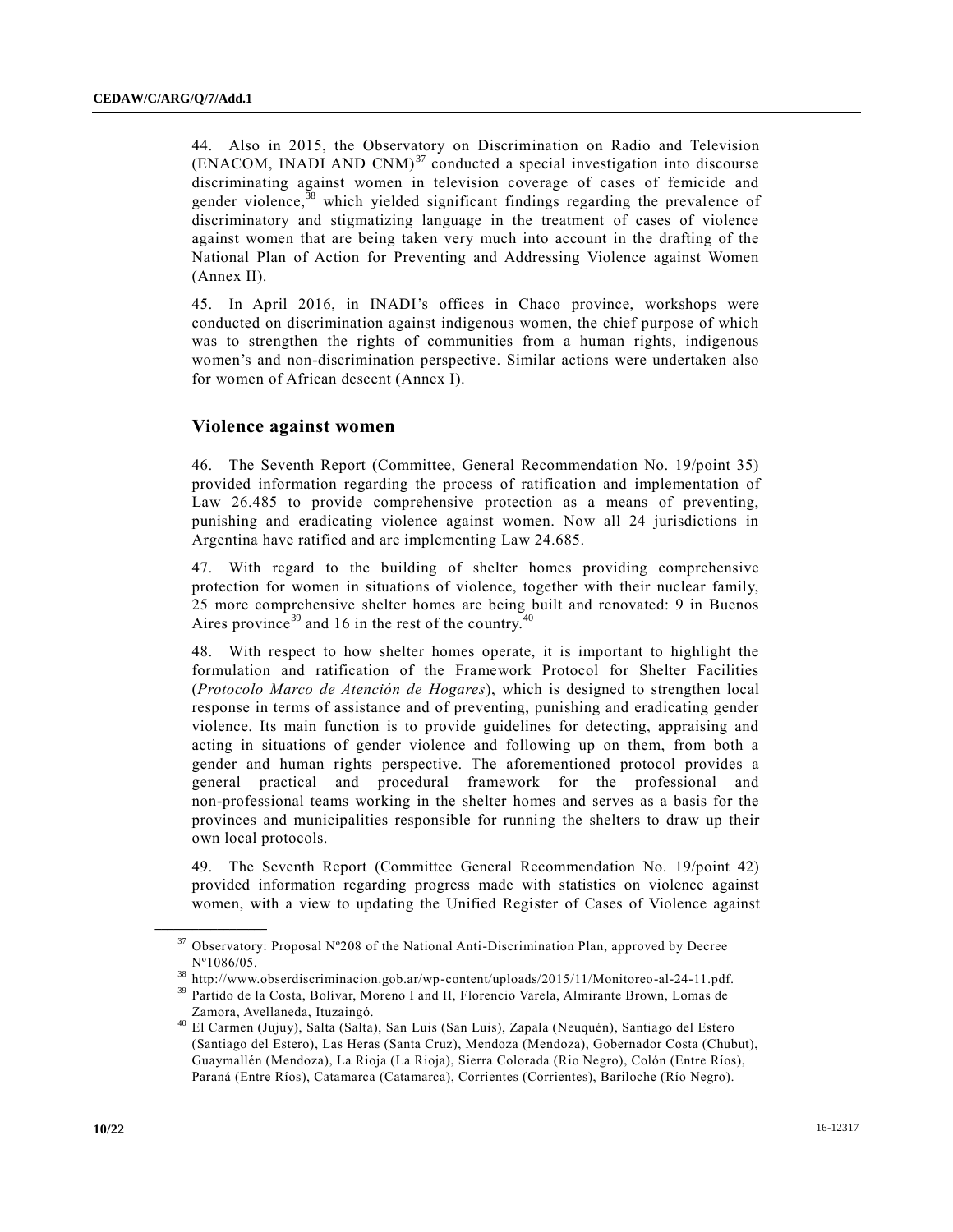Women (RUCVM) kept by the National Statistics and Census Institute (INDEC). The updating process is in full swing and being consolidated methodologically using digital software capable of monitoring the entire information distribution process and a digital datasheet that makes it easier to input data and deliver them to the agencies that need the information. Thus far, information is available regarding the social and demographic profiles of the victims and the types and patterns of violence. The link below contains the figures published up to July 2015: http://www.indec.gov.ar/ftp/ cuadros/sociedad/primeros\_resultados\_rucvm.pdf.

Updated data available from the Femicides Record of the Supreme Court of Justice show the number of femicides in all of Argentina in 2015 as  $235.^{41}$ 

50. Among the programs sponsored by the National Secretariat for Children, Young Persons and the Family (SENAF), there is one called "Promoting Kindness towards Children and Young Persons" (*Promoción del Buen trato a Niñas, Niños y Adolescentes*). It is designed to raise awareness, through public information campaigns and the media, regarding the rights of children and adolescents, including the right to be protected from all forms of violence; discrimination in any shape or guise; and corporal punishment or other harmful traditional practices, however moderate; and to commit the media to a culture of respect for children's rights. Another program addressed Prevention and Assistance in Child Exploitation Cases and Trafficking in Persons. On the one hand it calls for the restitution of the rights of children and young persons who are victims of those crimes and, on the other, it organizes training courses and workshops designed to prevent them.

51. Of the 170 cases of assistance to children and adolescents by SENAF, 88 involved girls. In all 40 cases of sexual exploitation the victims were girls, as were 186 of the 336 cases of workplace exploitation.

52. The Argentine Government reiterates that article 9.e of Law 26.485 is adamant with regard to mediation or similar deals that may arise between victims and their aggressors. It insists that the types of approach taken to such offences must empower women victims of violence, respect the social, political, and cultural dimensions of the issue and not allow models envisaging mediation or negotiations.

53. Supplementing the above information and at the Committee's request, we can report an important development in connection with hate crimes against lesbian, bisexual and transgender women, namely the murder in October 2015 of Amancay Diana Sacayán, an activist for the human rights of LGBTI persons. Her death occurred just one month after two other trans women — Marcela Chocobar and Coty Olmos were found dead in the provinces of Santa Fe and Santa Cruz, respectively, according to complaints filed by the civil society organizations Federación Argentina de Lesbianas, Gays, Bisexuales y Trans (FALGBT) and Comunidad Homosexual Argentina (CHA). Worth highlighting are the support given to family members and the eight requests by the CNM to change the name given to these murders to travesticide.

# **Trafficking, exploitation and prostitution**

54. The Argentine Government reported in connection with Convention article 6 (see points 46 to 52) on progress made with legislation on trafficking in women.

<sup>&</sup>lt;sup>41</sup> http://www.csjn.gov.ar/om/docs/femicidios\_2015.pdf.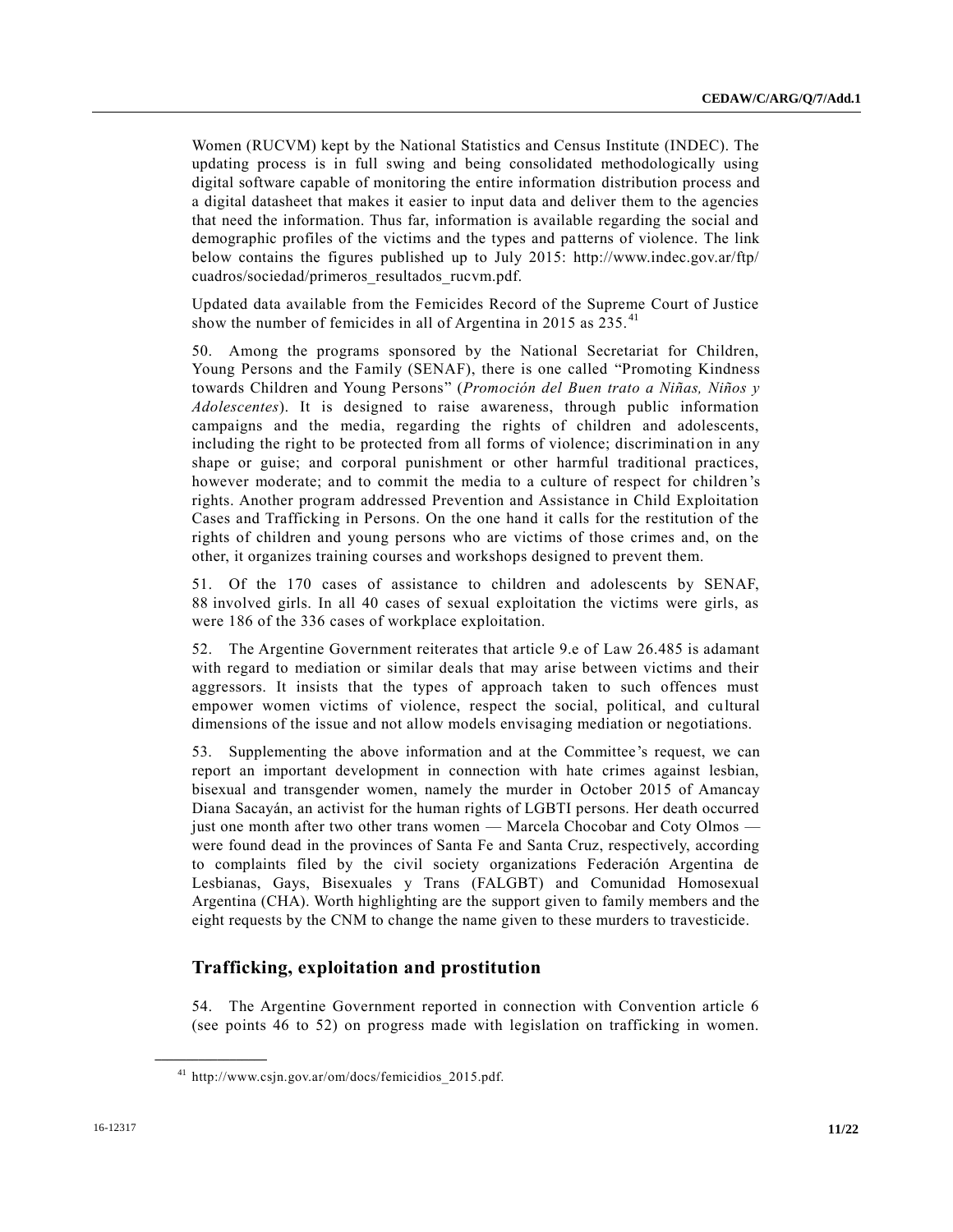Law 26.364 was passed in 2008, on the prevention and punishment of human trafficking and victim assistance; this was then amended by Law 26.842 in 2012, to correct discrepancies arising from a failure to consider the victims' consent and increase penalties.

55. The National Trafficking Victims Rescue and Assistance Programme of the Ministry of Justice and Human Rights provides technical assistance and psychological support; and, from the moment of the corresponding search warrant, the programme intervenes, using the 145 complaint hotline, in conjunction with the security forces to support victims until they are in a position to provide a witness statement in court, in articulation with that same ministry's National Witnesses Protection Programme.

56. At the institutional level, the Executive Committee to Combat Human Trafficking and Exploitation and Protect and Assist the Victims Thereof was created in 2013, with a Biannual Work Plan, resulting in the rescue of more than 10,000 women victims of this crime since 2008 (Annex V). That same year, attached to the Public Prosecution Service, the Prosecution Department for Combating Human Trafficking and Exploitation (PROTEX) was established.

57. In 2014, the Victim Orientation, Support and Protection Unit (DOVIC) was set up, with responsibility for special programmes for victims of trafficking and exploitation, child maltreatment and sexual abuse, gender violence and institutional violence.

58. Finally, on June 24, 2016, the Federal Council to Combat the Human Trafficking and Exploitation and Protect and Assist the Victims Thereof met for the first time, pursuant to Law 26.842. At the behest of the Executive Committee to Combat Human Trafficking, it was proposed that the current President of the CNM should be the Coordinator of that Federal Council.

59. With respect to prevention, worth noting is the National Campaign to Prevent Human Trafficking.<sup>42</sup> The campaign works through posters, radio and audiovisual spots to address trafficking for the purposes of both sexual and labour exploitation. At the regional coordination level, the "MERCOSUR LIBRE DE TRATA" [MERCOSUR free from trafficking] Initiative (2014-2015) is particularly worth noting.<sup>43</sup> Argentina played an active part is designing, putting together and disseminating the initiative.

60. Regarding measures to put an end to the dissemination of messages and images that promote or encourage sexual exploitation — Decree 936/2011, which established the Sex Trade Advertisements Monitoring Office — the following has been achieved: that 85% of monitored national, provincial and local newspapers have stopped publishing advertisements that serve as vehicles for trafficking in persons and/or sexual exploitation. That has helped to gradually eliminate symbolic and other expressions of violence in the media. Apart from targeting magazines and getting them to eschew advertisements that promote the sex trade and lure women for trafficking in persons and sexual exploitation through deceitful job offers, the Office has proactively conducted 99 investigations relating to 6,933 advertisements

<sup>42</sup> http://www.comitecontralatrata.gob.ar/novedades/campana-de-prevencion-sobre-el-delito-detrata-de-personas-\_n38.

<sup>43</sup> http://www.desarrollosocial.gob.ar/noalatrata.aspx. www.comitecontralatrata.gob.ar-, http://www.mercosurmujeres.org/es/mercosur-libre-de-trata-de-mujeres-camp12.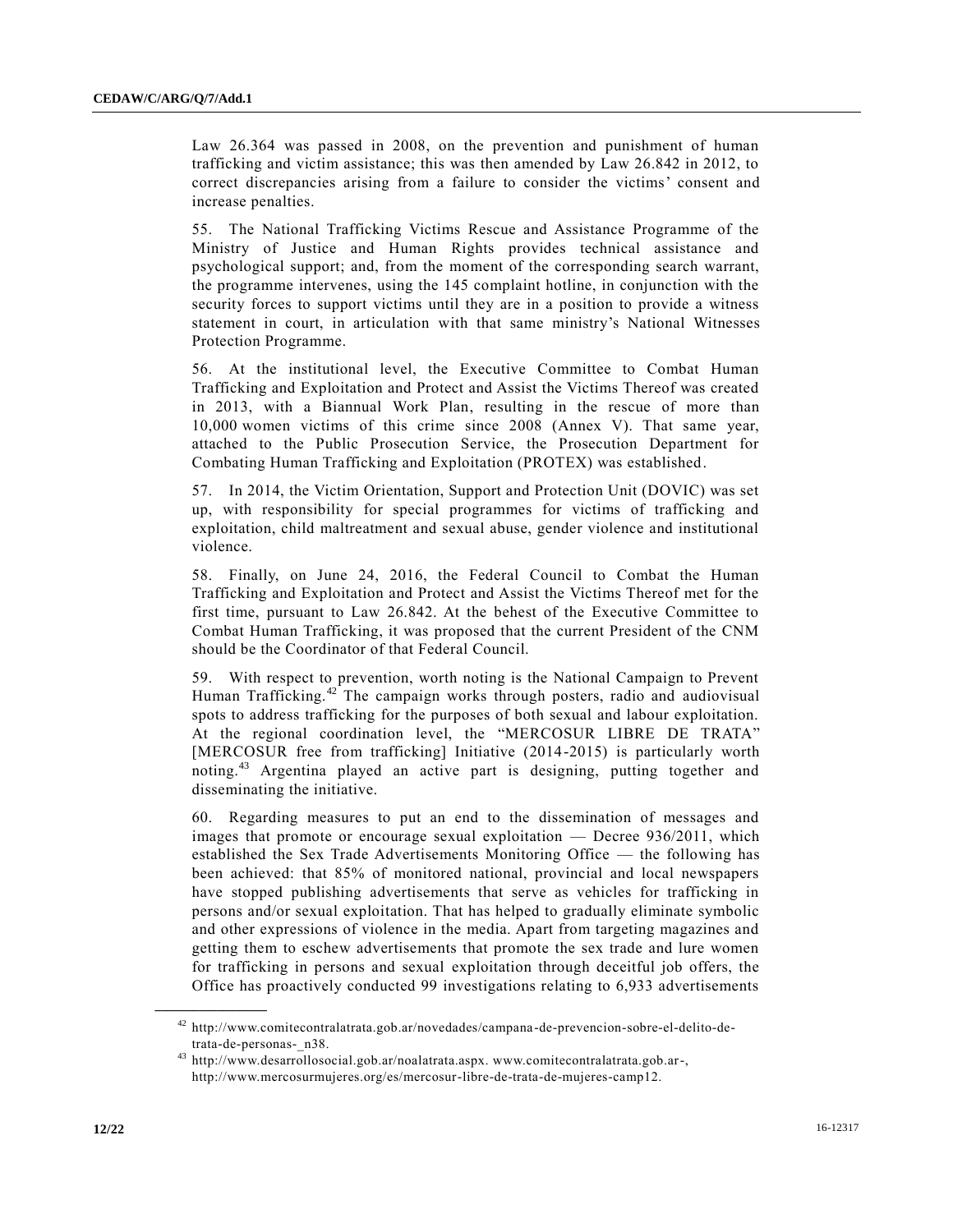and has worked closely with the Ministry of Security, the Public Prosecution Service and the Judiciary by forwarding information relating to 11,259 advertisements in connection with 285 preliminary investigations and/or judicial proceedings.

# **Participation in political and public life**

61. In its Seventh Report (Convention article 7/points 60 to 65), the Argentine Government provided the Committee with the latest numbers on percentages of women in the various branches and levels of government. Following is supplementary information in that regard.

62. In the national Executive Branch, the President is a man and the Vice President a woman, who is also President of the Senate. Women also head 3 ministries out of 19 (Security, Foreign Affairs and Social Development. <sup>44</sup> In provincial executive branches, five of our country's 24 jurisdictions are governed by women (Buenos Aires, Tierra del Fuego, Santa Cruz, Catamarca and Santiago del Estero).

63. With regard to gender equality in Public Administration, worth highlighting is the Collective Bargaining Agreement in Public Administration (National Decree  $214/2006$ <sup>45</sup> and Decree 993/93 establishing a CNM presence in committees overseeing public tenders (*Veedurías Concursos de la Administración Pública*).

64. Women have a substantial presence in the national legislative institutions: 38% in the Chamber of Deputies and 40% in the Senate. In the former there are 97 women and 160 men; in the Senate 30 women and 43 men. Women's share rose as a result of the last parliamentary elections, particularly in the Chamber of Deputies, where there are now five more female legislators than there were in 2014-2015.

65. As for the judiciary, of particular note is the Supreme Court's Gender Map of the Argentine Judiciary 2015. From the survey of 110,749 positions, it transpires that women are a majority (56%) in the Argentine judicial system.

66. The percentages are reversed when it comes to the Supreme Court, in which women account for 44% (33% of judges, 50% of officers, 52% of administrative personnel and 12% of general services personnel. The current composition of the High Court is: 4 men and one woman. In the Attorney General's Office, women account for 49% and the Attorney General is a woman. <sup>46</sup>

67. Because of the recent changes in in the makeup of the Supreme Court of Justice (where there is just one female member), a bill calling for parity in the Supreme Court was recently tabled: N° 474-D-2015; 169-D-2016; 403-D-2016;

<sup>44</sup> Decrees establishing the Ministry for Modernization of the State: 434/2016 and 561/2016, www.mapadelestado.modernizacion.gob.ar/sitio/jgm/jgm\_normativa.html.

<sup>&</sup>lt;sup>45</sup> Article 122.- Promotion of Working Women. The signatories are to guarantee the principles contained in the Convention on the Elimination of All Forms of Discrimination against Women, adopted by Laws No. 23.179 and 24.632 and Decree Nº 254/98, to which end they shall adopt the necessary measures, be they permanent or temporary, to avoid and suppress such discrimination in all its guises and manifestations, and they agree to promote gender equity in employment as a core part of the principle of equal opportunity, http://www.sgp.gov.ar/contenidos/inap/fondo/ docs/Decreto\_214-2006.pdf.

<sup>46</sup> http://www.csjn.gov.ar/om/mapa\_genero/mgja2015.pdf.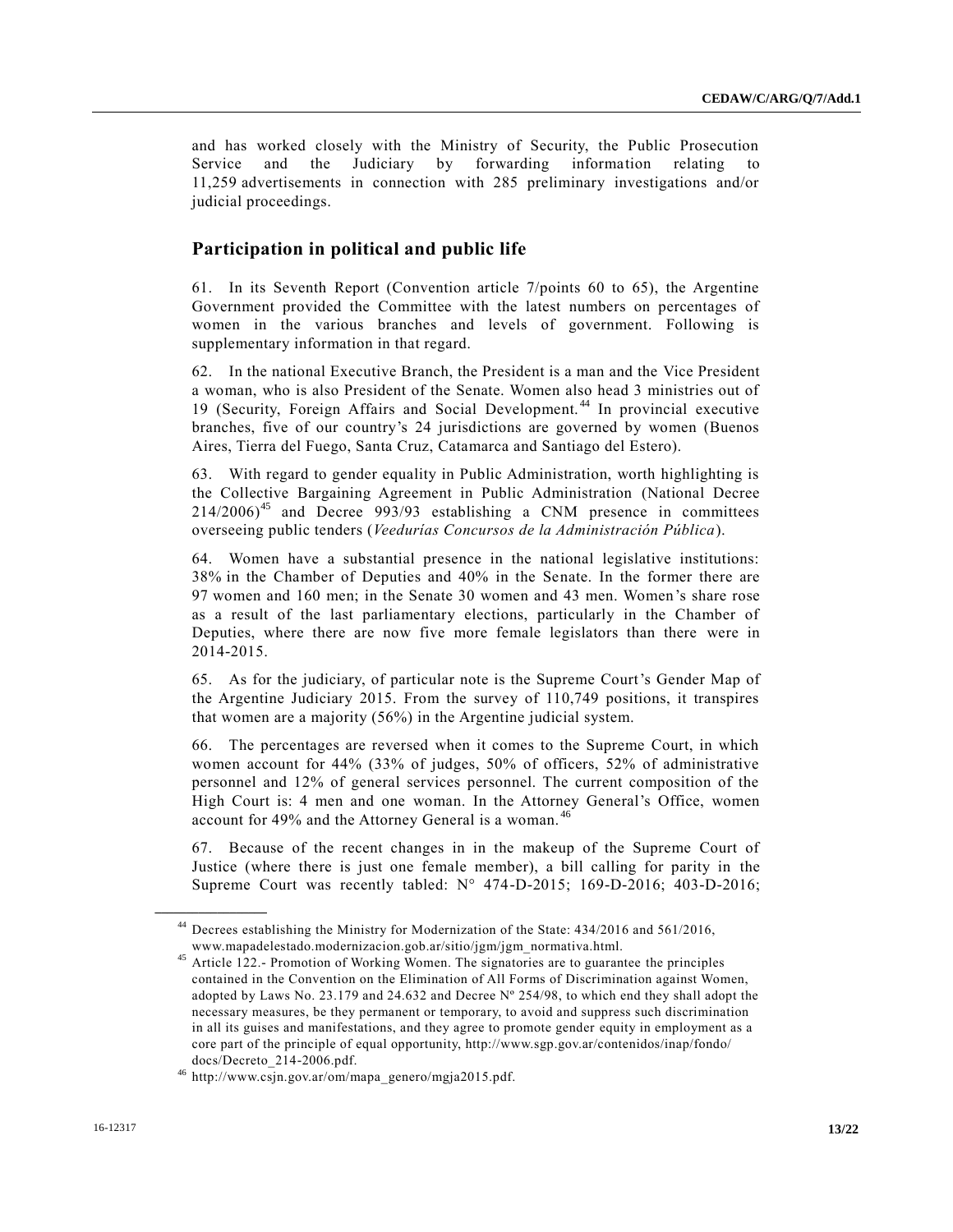905-D-2016; 1091-D-2016. http://www.hcdn.gov.ar/proyectos/buscador2016-99.html. Another set of parity bills was tabled in the Senate:  $N^{\circ}$  1198/16; 1192/16; 1063/16; 1032/16; 488/16. http://www.senado.gov.ar/parlamentario/parlamentaria/.

68. Further bills were also tabled aimed at achieving gender parity in the Executive Branch: Bill No. 485/15 in the Senate. http://www.senado.gov.ar/ parlamentario/parlamentaria/exp.

69. National Chamber of Deputies: Bill N° 1655-D-2015 http://www.hcdn.gov.ar/ proyectos/buscador2016-99.html.

70. Senate: 1198/16; 1192/16; 1063/16, 1032/16, 488/16. http://www.senado.gov.ar/ parlamentario/parlamentaria/exp.

71. As regards representation in political parties, Law 26.485 on violence against women includes political parties when referring to institutional violence (Article 6.b). Here it is worth highlighting the National Campaign against Institutional Violence conducted to celebrate the "National Day against Institutional Violence" in 2012.<sup>47</sup>

### **Education**

72. In the Seventh Report (Convention article 10/points 71 to 79), the Argentine Government provides information on the extent of women's participation in education. Supplementing those data, with respect to women's enrolment in regular education, they account for approximately half (50%) of enrolment at the initial, primary and secondary levels but in higher education their share (70%) surpasses two thirds of all those enrolled. They achieve similar shares in rural areas and in both forms of vocational training, but not in special education, where women 's enrolment accounts for 41% of the total (Annex III, Tables I, II, III and IV).

73. Among the indigenous segments of the population, indigenous women account for approximately half (50%) of enrolment in regular education at the initial, primary and secondary levels, but in higher education their share (69%) surpasses two thirds of all those enrolled. It should be noted that 54% of total enrolment of women is concentrated in the primary level, with only 6% in higher education. When broken down by area and level, the data show that, at the higher education level, 92% of women attend institutions in urban areas, whereas at the primary school level, 62% attend schools in rural areas. The statistics show that 80% of indigenous women attending Special Education institutions and 67% of those attending Ongoing Education for Youths and Adults institutions do so in urban areas (Annex III, Tables V, VI, VII and VIII).

74. As regards school attendance, for the 6 to 11 year-olds (primary school level) it is almost 100% and for 12 to 14 year olds nearly 95% (Annex III, Table IX).

75. Information regarding persons with disabilities relies on data from the 2010 National Population, Household and Housing Census concerning the population with permanent disabilities or limitations (Annex IV — CONADIS I and II), with a breakdown of course level reached and last year completed by women with permanent disabilities or limitations. <sup>48</sup>

 $47$  Video filmed by the Ministry of Security, https://www.educ.ar/sitios/educar/recursos/ ver?id=119571.

<sup>48</sup> Source: Instituto Nacional de Estadística y Censos — 2014.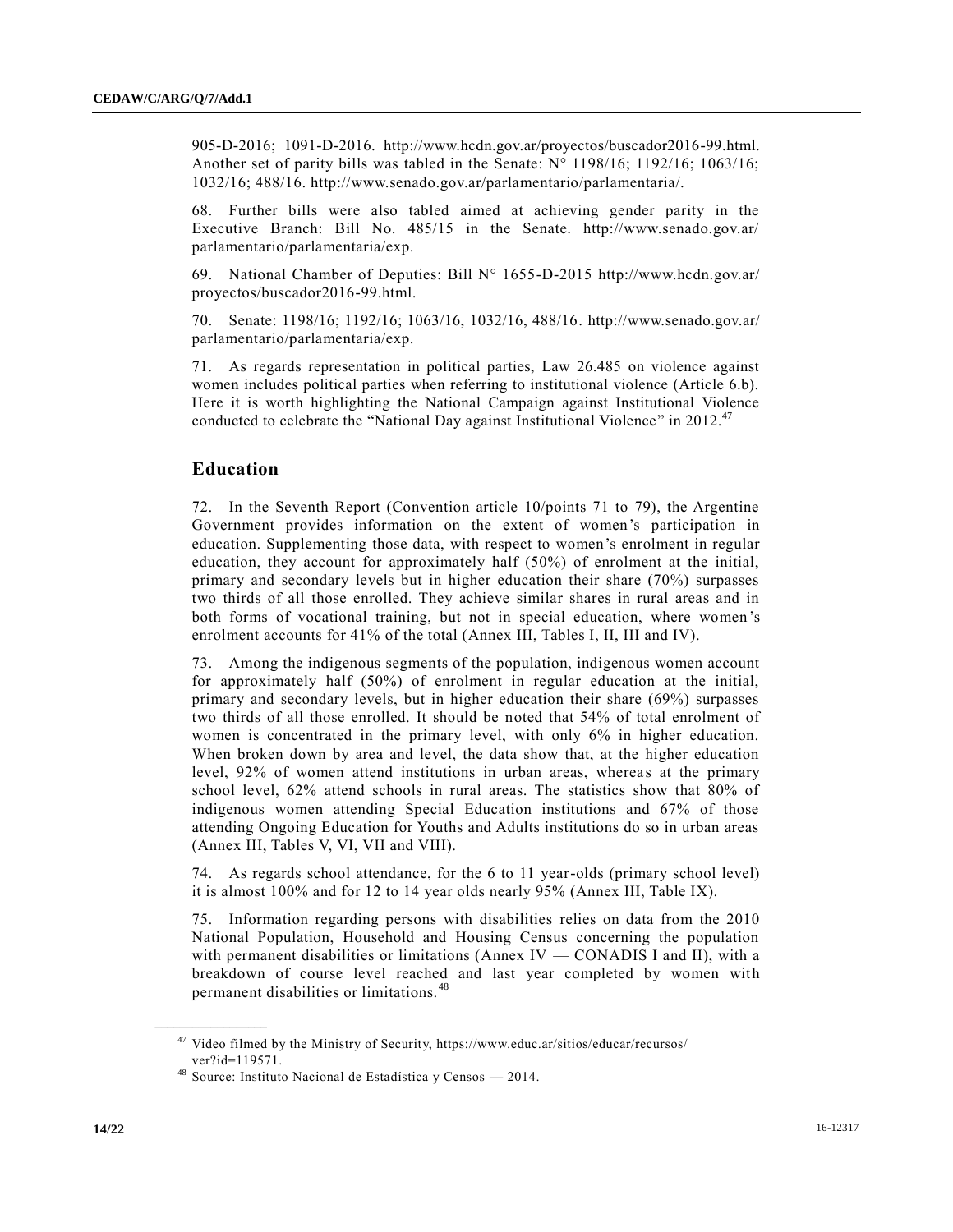76. With respect to legislation, it is worth pointing out that the Convention on the Rights of Persons with Disabilities and Optional Protocol (Law 26.378, promulgated by Decree 895/2008) was accorded constitutional status by Law 27.044. In addition, a real paradigm shift with respect to disabilities came with the new National Civil and Commercial Code (Article 5 of which establishes ability/disability from a human rights perspective and incorporates the ability principle).

77. One measure worth highlighting with regard to inclusion is the translation into braille envisaged in Law 26.485 on Comprehensive Protection for Preventing, Punishing and Eradicating Violence against Women within the Scope of Interpersonal Relations (2013).

78. Noteworthy with respect to progress made with inter-agency coordination are the awareness-raising and training workshops with a gender perspective in technical teams in CONADIS and with a disability perspective in the (2013) CNM teams.

79. Intercultural Bilingual Education (EIB) is provided in preschool, primary and secondary schools and guarantees the right of indigenous children, enshrined in article 75 (17) of the National Constitution, to receive an education that helps to preserve and reinforce their cultural norms, language, worldview and ethnic identity, to play an active role in a multicultural world and to improve their quality of life.

80. The national training program known as "Community Schools for Training in Gender Issues" (*Escuelas Populares para la Formación en Género*) (Res. CNM 18/2013) induces knowledge production centres traditionally reserved for formal access to tertiary and/or university education to engage in direct dialogue with the community.

81. The CNM provides in-house training for its workers in a course called "Aid Workers for Women Exposed to Violence," which was approved by the National Institute of Public Administration (INAP) through INAP Regulation  $N^{\circ}$  27/2016 IS 24276/16, which assigns scores to officials of the National Government Employment System (SINEP). The objectives of the course are to train or strengthen helpline 144 operators and CNM employees so that they can provide a comprehensive response to gender-based violence issues.

82. The CNM National Directorate of Technical Assistance conducted more than 25 training workshops in a number of different jurisdictions in the country, reaching more than 1,050 people in the first six months of 2016.

83. With respect to measures to increase women's representation in science, technology, and nontraditional careers, following is supplementary information regarding two scholarship programmes: 1. The National Bicentennial Scholarship Programme grants scholarships to students who begin or who are already enrolled in a course (at the degree, university or non-university level technical qualification, or tertiary teacher training levels) related to engineering, applied sciences, natural sciences, the exact sciences, basic science and nursing, and to students at advanced stages of engineering courses who require between 3 and 15 credits to complete their studies. 2. The National University Scholarships Programme (PNBU) grants scholarships to students embarking on or already pursuing an undergraduate or graduate degree course in national universities or university institutes.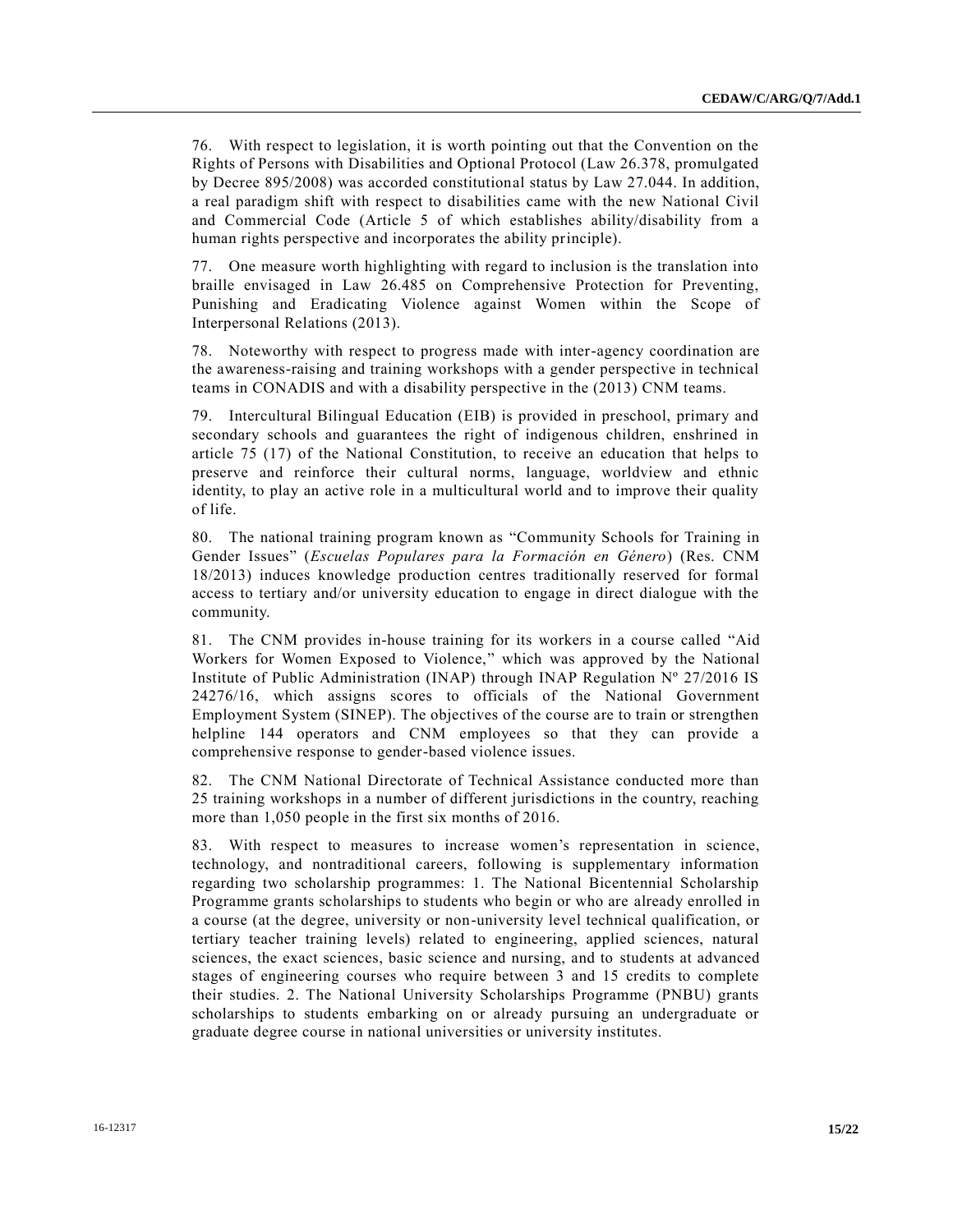84. Those applying for either of these types of scholarship are priority groups and hence spared the requirement of having to accredit a basic income if they are mothers or pregnant or if they receive, or their parents receive, the Universal Child Allowance.

# **Employment**

85. The Seventh Report (Convention article 11/points 85 to 88) provides information on employment policies. Law N° 24.576 guarantees, as a fundamental right, equal access and treatment of all male and female workers with respect to professional advancement and on the job training. Currently, gender equality clauses are included in Collective Bargaining Agreements and in other public policies, such as the Ministry of Labour's New Careers Programme, promoting women's entry into nontraditional career positions.<sup>49,50</sup>

86. In 2013, Law 26.844 established the Private Household Workers Contract of Employment regime, which recognizes for domestic employees the same rights as those of all other workers in Argentina. Registered private household workers number some 400,000, out of an estimated total number (including unregistered private household workers) of 1,150,000. Registered workers in that sector thus account for approximately 35% of the total and 80% of them are women. These registration percentages surpass the global average of 10%, according to ILO data. The ILO also reported that Argentina is a pioneer in this regard, in third place among countries in the Americas, after Canada and the United States.<sup>51</sup>

87. The first parity agreement ever for this sector (which includes non-therapeutic caregivers and household workers in its Collective Bargaining Agreement) was signed in September 2015. In addition, household workers received the equivalent of an indirect salary increase, thanks to a sharp drop in public transport fares for those using the SUBE card in the city and province of Buenos Aires.

88. As regards representation for this sector, there is a National Commission that oversees Private Household Work and seven trade unions nationwide. Argentina also boasts the number one Training School for Private Household Workers (Upacp), which provides training at secondary school level, using I.T., in looking after both adults and children.

89. The Work Contract Act and Government Employment Act guarantee maternity leave, which is administered by the State, through the National Social Security Administration (ANSES), which posts procedures and other requirements on its website that the general public can access. $52$ 

90. We informed the Committee that Law 26.847 (2013) incorporates article 148 bis of the Criminal Code, which prohibits child labour and punishes whoever exploits the work of children with prison sentences of between 1 and 4 years.

<sup>49</sup> http://www.trabajo.gob.ar/igualdad/.

<sup>50</sup> http://www.trabajo.gob.ar/cegiot/oficios.asp?id\_seccion=348

http://www.trabajo.gob.ar/downloads/difusion/140703\_mecanicamotos\_cuadernillo.pdf. <sup>51</sup> http://www.ilo.org/wcmsp5/groups/public/---americas/---ro-lima/documents/article/

wcms\_195947.pdf.

<sup>52</sup> http://www.anses.gob.ar/prestacion/maternidad-maternidad-down-87.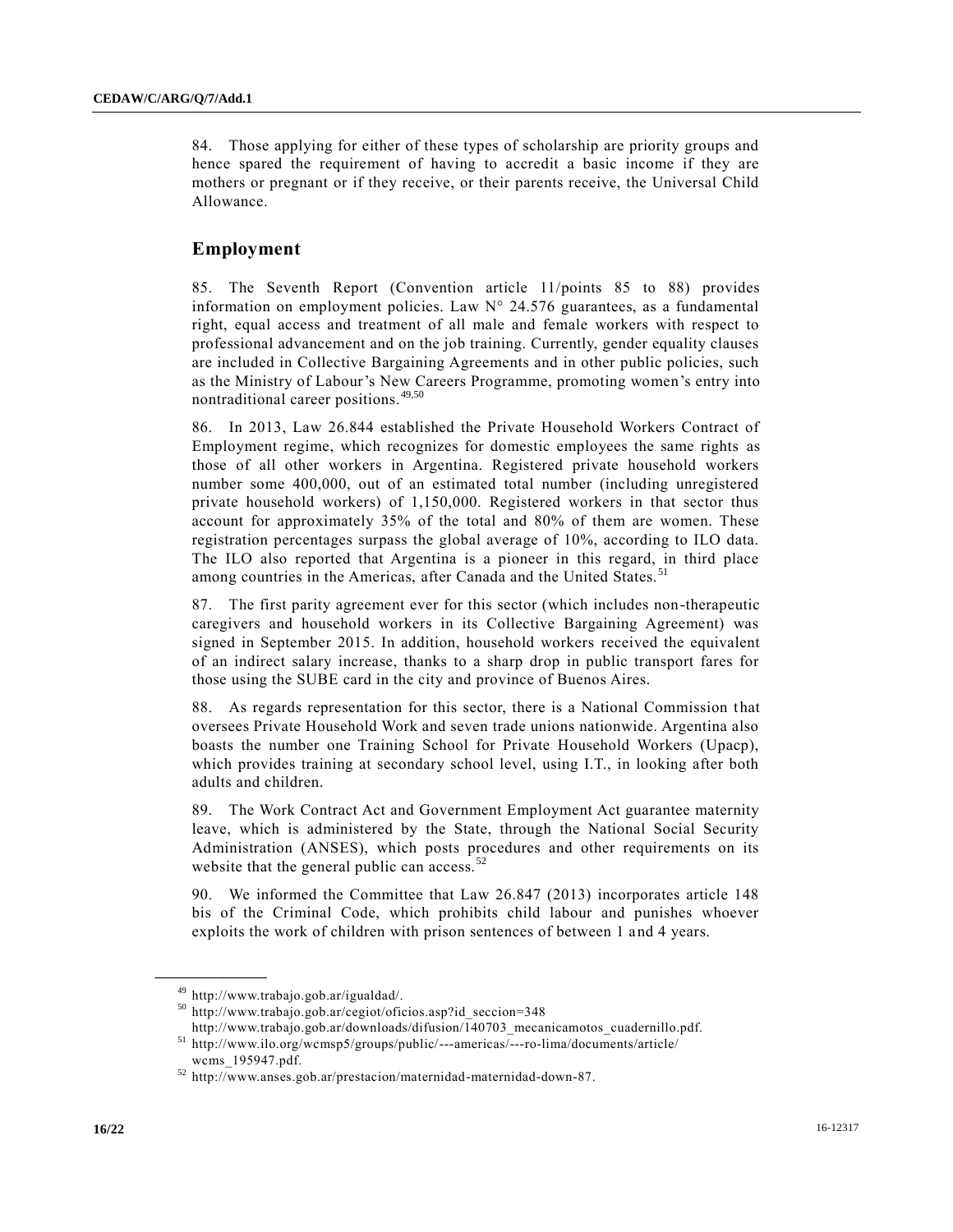91. The Third (2016-2020) National Plan for the Prevention and Eradication of Child Labour and the Protection of Adolescent Labour was launched in 2015. In addition, the National Commission to Combat Child Labour (CONAETI), attached to the Ministry of Labour, Employment and Social Security, conducts, jointly with the Provincial Commissions for the Prevention and Eradication of Child Labour, training and day courses, awareness-raising workshops and national meetings aimed at achieving the eradication of child labour.<sup>53</sup>

92. A Labour and Sexual Diversity Coordination Office has been operating since 2011 in the Undersecretariat for Policies, Statistics, and Labour Studies of the Employment Secretariat of the Ministry of Labour, Employment and Social Security. Its goal is to promote and protect equal workplace opportunities for the LGTBI community, by talking to key players in the labour market and following the ILO agenda. Key spheres of participation include the round-table workshops ("Mesas de Trabajo") with LGBTI organizations and the Group of National State Agencies for the protection and promotion of the rights of the LGTBI population. Currently, the Group comprises all the ministries and some decentralized entities. Finally, also worth mentioning is the establishment, with State support, of the "Inter sindical por la Diversidad Sexual", a commitment by trade union representatives to respect sexual diversity. Progress was made with the actual inclusion in collective labour agreements of non-discrimination clauses with respect to sexual orientation and gender identity.<sup>54</sup>

# **Health**

**\_\_\_\_\_\_\_\_\_\_\_\_\_\_\_\_\_\_**

93. The Seventh Report (Convention article 12/point 96) provides information regarding women's comprehensive health and regarding the existence of the Guide to Non-Punishable Abortions in the provinces. As regards application of the Guide and lawsuits relating to it, in the province of Santa Fe a lawsuit was brought in 2015 requesting that the "Protocol for the comprehensive care of persons entitled to legal interruption of pregnancy" be declared unconstitutional and inapplicable, on the grounds that it violated the right to life of the unborn child and the right to freedom of conscience. On the same date, in another province (Entre Ríos) a bill was presented seeking to prohibit the practice of abortion in the province, but later withdrawn.

94. In April 2011, the United Nations Human Rights Committee condemned Argentina in the case of "LMR" for unlawful interference in the life of LMR through the judiciary, which made her go to court to exercise her right to an abortion and expelled her from the public health system, forcing her to resort to the clandestine abortion circuit to interrupt her pregnancy, thereby endangering her life and health. The Committee found that the State violated a woman's right to be free from cruel, inhuman and degrading treatment and torture, and the right to privacy and access to justice. In 2015, the Argentine State established a reparation agenda and issued public apologies.

95. In October 2012, a Buenos Aires court prevented a 32 year old woman from accessing legal and safe abortion services. She had been a victim of trafficking and

<sup>53</sup> http://www.trabajo.gob.ar/conaeti/?id\_seccion=485.

<sup>54</sup> http://www.trabajo.gob.ar/diversidadsexual/.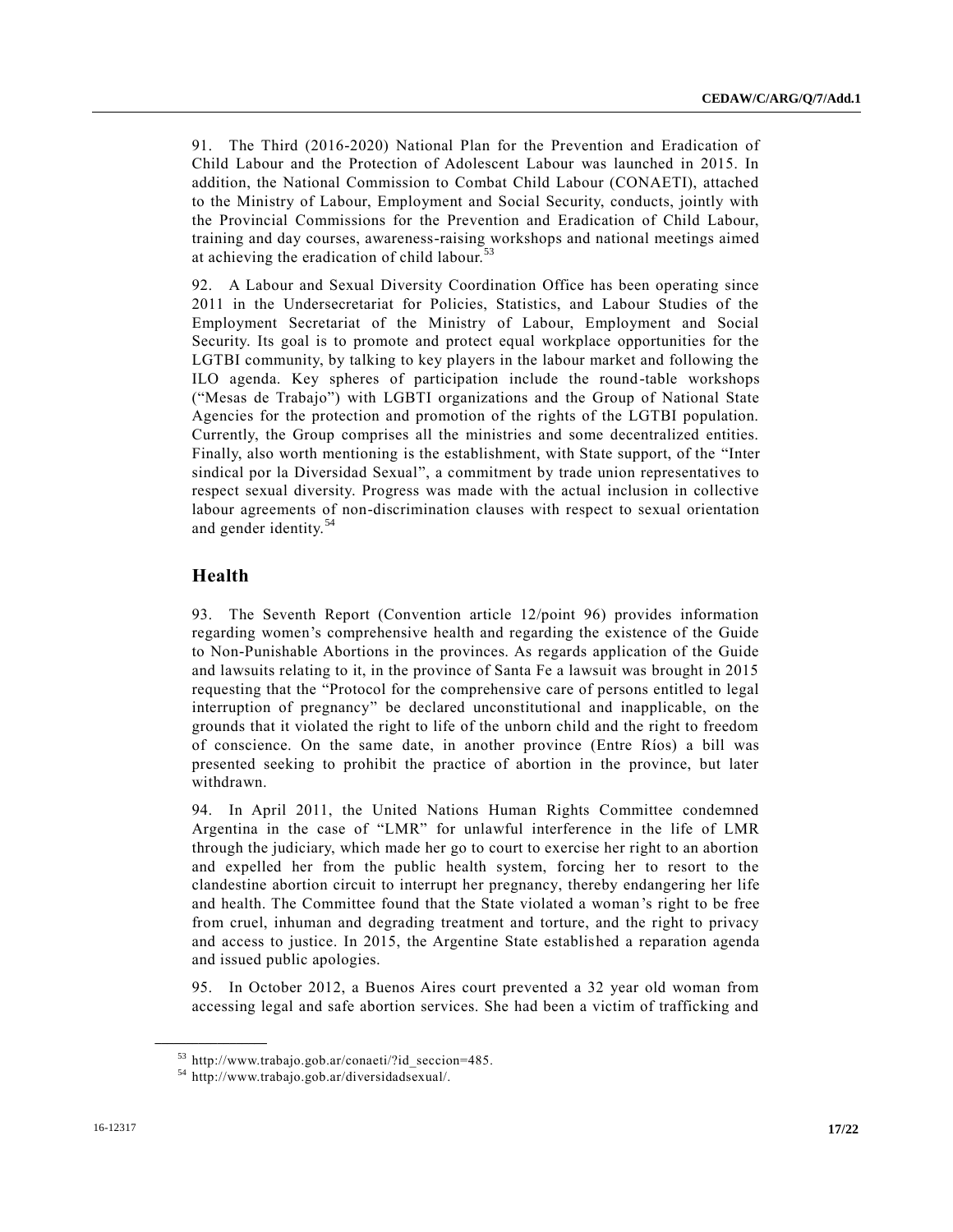her pregnancy had been the result of a rape. The Supreme Court annulled the lower court's decision and, in the end, the woman was able to have an abortion. Two similar cases occurred in 2013, in Tucumán province, in respect of two girls, aged 12 and 16, who were victims of rape, and another occurred in Salta province, where the courts or health services denied a minor the legal abortion to which she was entitled.

96. In April 2014, the Court of [Constitutional] Guarantees in Salta province annulled all proceedings in an abortion case. N. N. L. had arrived at the hospital to save her life, because she had carried out an abortion and needed medical care. However, the doctor who saw her filed a denunciation and the public prosecutor initiated an investigation against her.

97. On April 19, 2016, Division III of the Court of Appeals in Tucumán province sentenced "Belén" to eight years in prison for the crime of homicide aggravated by relationship (*homicidio agravado por el vínculo*) under extraordinary mitigating circumstances. The young woman was accused of having given birth in the bathroom of the hospital that she had gone to in pain without knowing that she was pregnant. The CNM filed an amicus curiae (friend of the court) appeal for her release from prison arguing that the case was null and void due to torture and violation of secrecy. No final judgment has yet been handed down in this case.

98. In June 2016, the provincial State in Salta refused to authorize a non-punishable abortion for a 12 year old girl from the Lhaka Honha community in Alto en la Sierra thereby compromising her right to health. The CNM filed a provincial State liability report request with the Human Rights Commission of the Chamber of Deputies, while at the same time providing advice and assistance to the family. It also provided for emergency money to be transferred to facilitate the girl's referral to a hospital and to cover medical expenses. The provincial State has not yet responded to the report request.

99. Thanks to the passing of the Comprehensive Sex Education Act (26.150), teachers have had a legal instrument that authorizes and legitimizes the provision of sex education. That law makes it compulsory at all levels and for all kinds of schools (government or private) to teach comprehensive sex education and makes it a right to which all pupils are entitled. Course contents may be graphic as well as oral.<sup>55</sup>

100. Regarding the health of women with disabilities, the Ministry of Health 's National Sexual Health and Responsible Parenthood Programme (PNSSyPR) is directed at the population as a whole, without any discrimination, and is imbued with a diversity perspective encompassing persons with disabilities. It includes materials adapted for pupils with disabilities in schools throughout the country. In addition, INADI and the Ministry of Justice and Human Rights are committed to disseminating the rights, including sexual rights, of persons with disabilities. Thus, "Sexuality without Barriers" materials are prepared that address the sexual and reproductive rights of persons with disabilities, with a focus on women's rights so as to avoid double discrimination (on account of disability and of gender) and heightened vulnerability.

<sup>55</sup> http://esi.educ.ar/.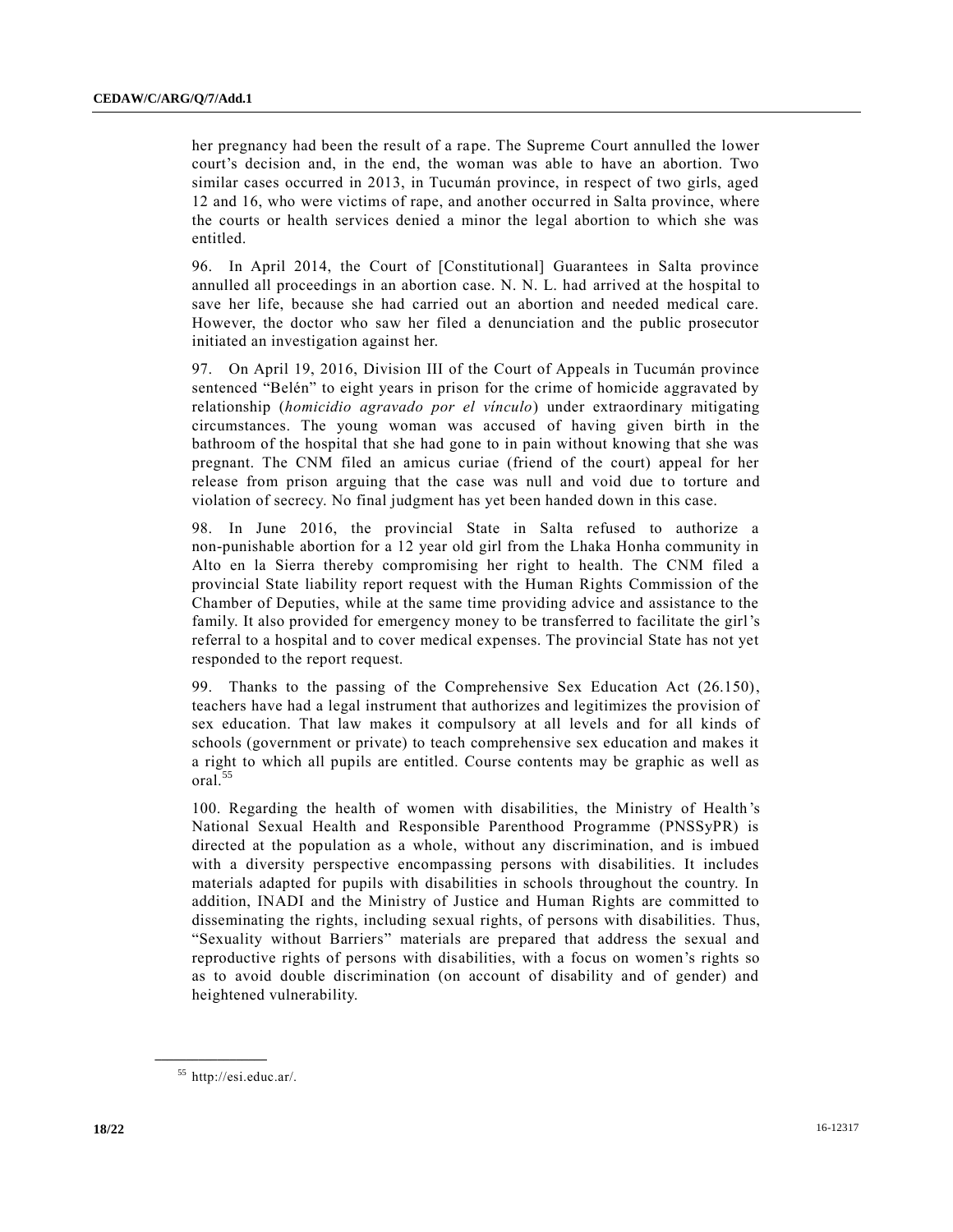101. Law 25.543 (2001) requires health teams to offer HIV testing to all pregnant women. Since 2010, it has been recommended that diagnostic testing be offered proactively to their partners as well. Since 2009, in order to ascertain the prevalence of this form of transmission of the virus, the Childbirth by Women with HIV Notification Card has been used, and since 2013 work has also been done with the laboratories performing paediatric diagnoses to strengthen the inputting of their findings in the Ministry of Health's Laboratory Surveillance System (SIVILA). Various national strategies are under way to reach the goals for the elimination of mother-to-child transmission of HIV-syphilis-hepatitis B and Chagas disease. They include, in 2016, the National "Elegir Saber" [Choose to Know] Campaign to Promote HIV Testing, which has a component for pregnant women called "prevention of vertical transmission."<sup>56</sup>

### **Rural women**

102. In its Seventh Report (Convention article 14), commenting on recent progress, the Argentine Government provided information on policies implemented for women in rural areas, based on data furnished by today's Ministry of Agro-Industry and the Rural Change Unit (UCAR).The latter facilitates the centralization and coordination of all programmes and projects financed in whole or in part with external resources that are designed to improve the living conditions of the inhabitants (male and female) of rural areas by strengthening public and private rural institutions and making the agro-industrial sector more competitive. In this context, it is worth highlighting a recent publication entitled "The New Generations of Rural Women as Promoters of Change", which presents the findings of a study conducted in the second half of 2014 that sought to describe, in both objective and subjective terms, the social and demographic situation, and access to the lab our market, education, and new information and communication technologies (ICTs), of young women living in rural areas in Argentina. <sup>57</sup>

103. In 2010, the Argentine Government reported the passing of Law 26.727, which announced the new Farm Labour Regime and created the National Register of Agrarian Workers and Employers (Renatea) under the jurisdiction of the Ministry of Labour. This register replaced RENATRE (the National Register of Rural Workers and Employers), a body controlled by rural entities and the Argentine Union of Rural Workers and Stevedores (UATRE), as a nongovernmental public corporation.

104. In November 2015, in a lawsuit arguing a breach of the Constitution (*amparo*) brought by the former RENATRE, the Supreme Court annulled a judgment of the Labour Court of Buenos Aires ratifying Law 26.727, which deprived rural workers and employers of direct administration of Unemployment Insurance for that activity. The November judgment reinstated the plaintiff's administration of said insurance.<sup>5</sup>

105. As regards progress detected as the new administration took over, according to data in the Register, 1,780 rural establishments (with 154,000 workers and 11,700

<sup>56</sup> http://www.msal.gob.ar/sida/.

<sup>57</sup> http://www.ucar.gob.ar/index.php/component/tags/tag/222-mujeres-rurales#.

<sup>58</sup> http://www.cij.gov.ar/nota-19110-The Court allowed a challenge to the law that in 2011 took the administration of unemployment insurance for the agricultural sector away from rural workers and employers.html.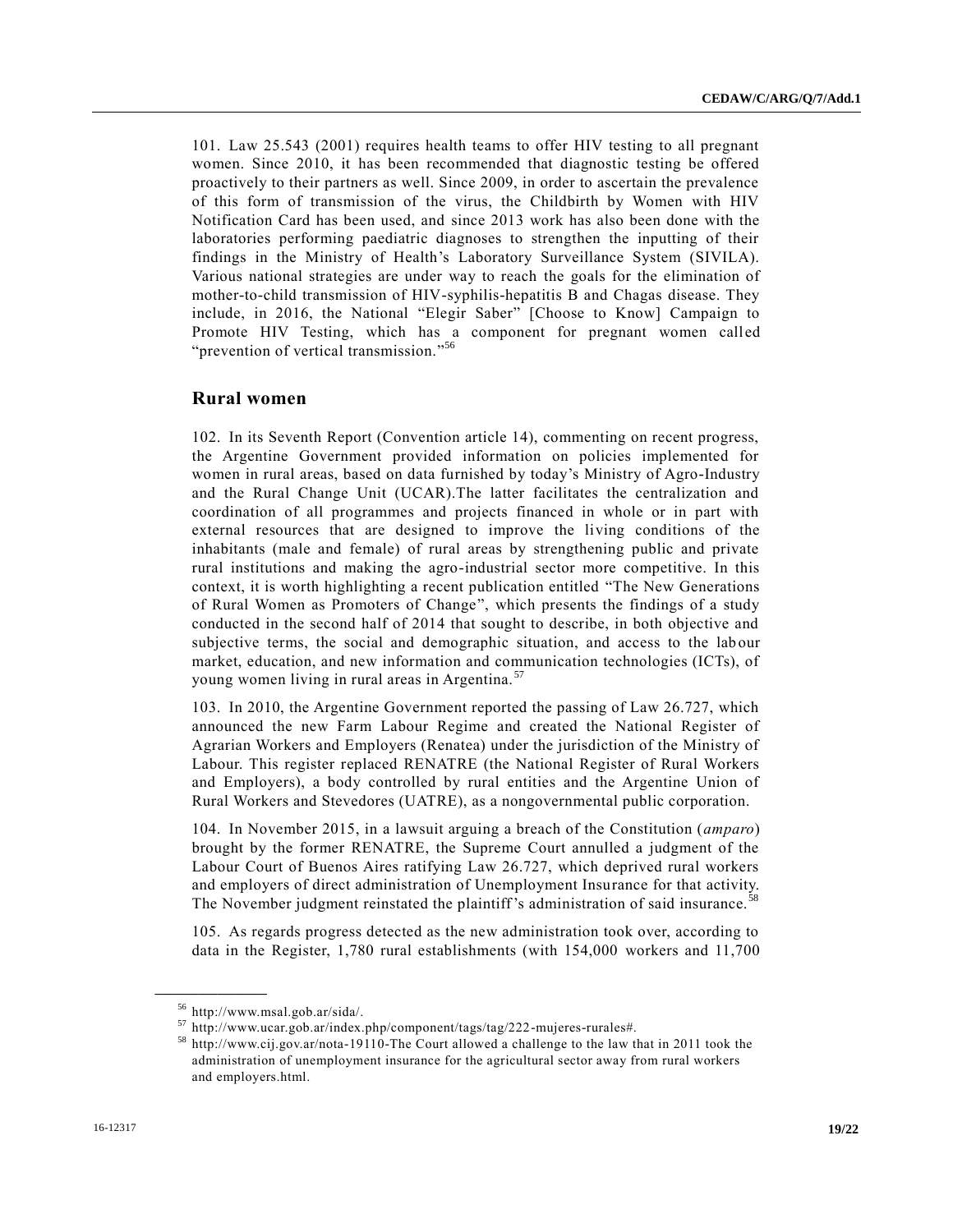employers) have been audited since 2013. In that lapse of time there were more than 1,000 complaints of trafficking and labour and child exploitation.

# **Disadvantaged groups of women**

106. In its Seventh Report (Convention articles 10, 11 and 13/points 90 and 94/ Annexes I and IX), the Argentine Government explained all its universal policies for combating poverty, from Social Security, to Pensions and the Universal Child Benefit (AUH) and its specific social development programmes, such as ELLAS HACEN, which encompass women in native peoples and other groups of women. In addition, INADI includes a series of programmes targeting diverse groups of women that address specific discrimination issues by providing training and assistance (Annex I).

107. With regard to the refugee population, the Commission for Comprehensive Assistance to and Protection of Refugees and Asylum-Seekers was established by the National Ombudsperson's Office through resolution DGN Nº 1071/07 to guarantee access to justice and uphold the human rights of refugees and of those seeking recognition of that status. It is responsible for the following programmes: 1) A programme to provide legal advice and representation for refugees and asylum seekers; and 2) An aid and comprehensive protection for children and adolescents who are unaccompanied or separated from their families and seeking asylum. Statistics for the period from 1 November 2014 to 30 November 2015 show that out of a total of 677 asylum seekers, 525 were women and 152 men.<sup>59</sup>

108. As of April 2016, the female prison population in the four Federal Penitentiaries totalled 711 (approximately 6.9% of the Federal prisons population). Of that group of women deprived of liberty, 440 (62%) are Argentinean and 271 (38%) foreign nationals.

109. As regards the legal status of the female detainees, 69% (490) are being tried and 31% (221) have been convicted. The most common offence they have committed is violation of the Narcotic Drugs Act (Law 23.737). Over half (402 women or 56%) of all the women deprived of liberty are in jail for that reason. Accommodation capacity for female prisoners is 961, so that, as of 1 April 2016, occupancy was roughly 74%.

110. Law 24.660 provides for children under four years of age staying with their mothers in prison. The Federal Penitentiary Service provides special facilities for this segment of the prison population with day-care centres/nurseries and a special care protocol (article 195). Moreover, the sentencing or competent judge may mandate that a sentence be served under house arrest in the case of a female inmate who is pregnant or has a child under 5; or when the inmate is responsible for a person with disabilities. (article 32/33 amended by Law 26.472). The following correctional institutes have an area set aside for inmate mothers with children under four years of age:

- Federal Penitentiary Complex III
	- The Penitentiary Centre for North-eastern Argentina

<sup>59</sup> http://www.mpd.gov.ar/pdf/Informe%20Anual%20de%20la%20Comisi%C3%B3n%20de%20 Refugiados%202015.pdf.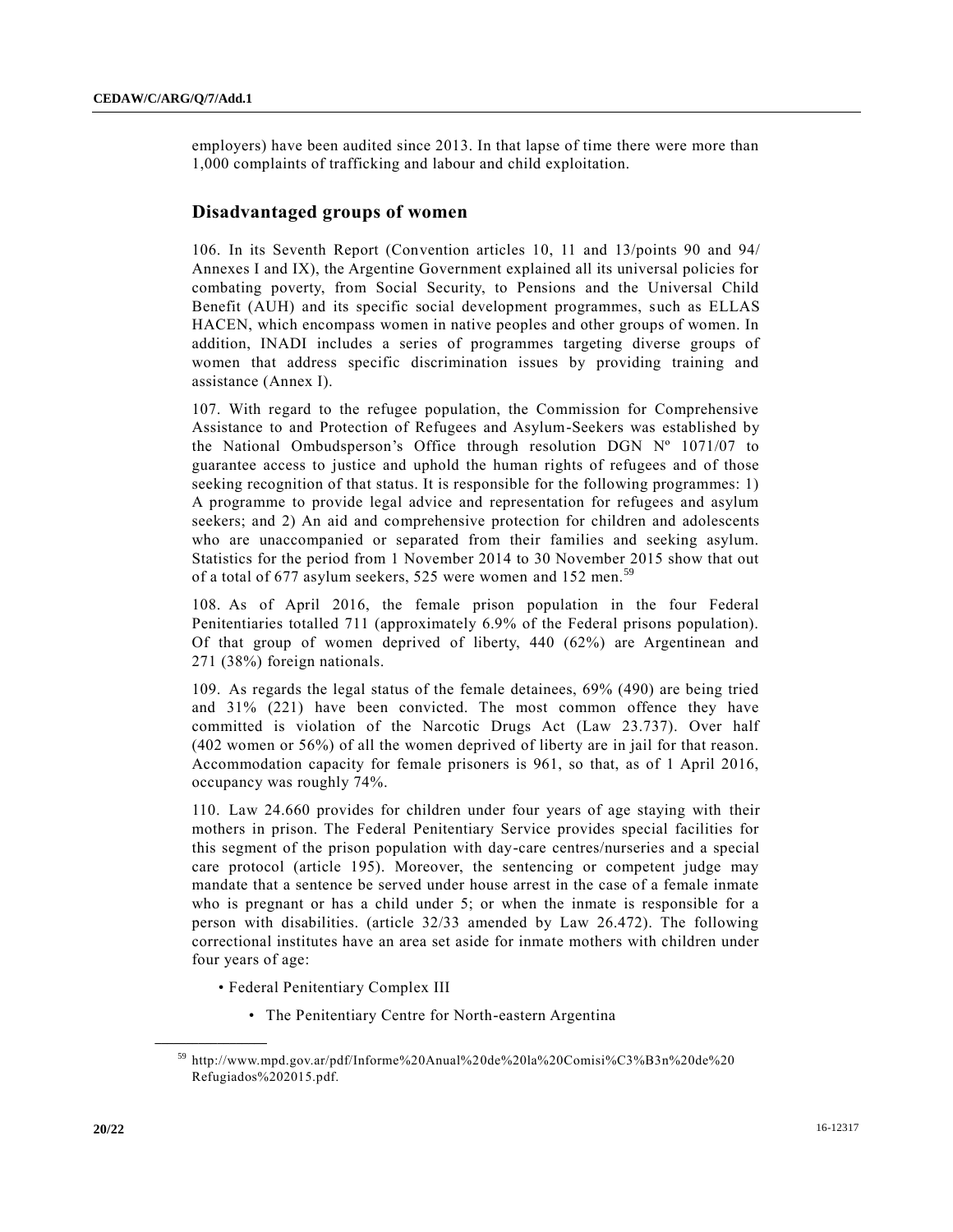- Federal Centre for the Detention of Women (Unit 31);
- "Nuestra Señora del Carmen" Women's Correctional Institute (u-13)
	- "Nuestra Señora del Rosario de San Nicolás" Semi-open Regime and Federal Centre for the Detection of Women
	- Ezeiza (u-31)
	- Medium security.

### **Marriage and family relations**

111. In respect of marriage, Argentina's new Civil and Commercial Code adopted by Law No. 26.994 does not make a distinction based on the sex of the parties contracting it and recognizes equal rights in a plan to live together based on cooperation. Two distinct property regimes are envisaged within the marriage: shared ownership of all goods acquired during the marriage (*comunidad de ganancias*, article 463) and separation of estates (*separación de bienes*, article 446). This provision allows the spouses greater choice, the right to alter the regime later on after the marriage has been entered into and as often as they like.

112. Furthermore, regardless of the property regime chosen, family solidarity and cooperation is preserved and protected by the designation of those obligatio ns that the spouses should meet jointly and severally, since they are responsible for the obligations entered into to satisfy the needs of the household and sustain and bring up the children of both spouses. Although the obligation to nourish the children pertains to both parents, the new Code establishes that the day-to-day tasks carried out by the parent who actually looks after the children has economic value and constitutes a contribution to their maintenance (article 660). The notion that parental rights (*patria potestad*) are based on the "father as provider and head of household" is replaced by the idea of co-parental responsibility (articles 638, 639 and 640).

113. The provision essentially establishes protection of the family home, the way consent is given, and the duty to contribute to the burden of maintaining the household. The spouses must contribute to their own sustenance; to maintaining the home; to the needs of the children of both; and to the needs of any dependent child of one of the spouses who is living with them. The spouses are jointly and severally responsible for the obligations entered into by either to meet the regular needs of the household and bring up the children.

114. The New Civil Code sets the legal age for marriage at 18 and at 16 with the authorization of the minor's legal representatives and a judicial waiver (article 440). The judge is empowered to decide whether the marriage is possible or not based on grounds of maturity and other matters to be considered, after interviewing those seeking to get married and the legal representatives.

115. As regards gender equality, the Argentine Civil and Commercial Code exhibits significant legal progress in that it underscores the economic value of household chores, grants equal rights with respect to the children's surnames, and includes financial compensation settlements for partners and prenuptial agreements. It also acknowledges partnerships based on cohabitation (*uniones convivenciales*), allows assisted human reproduction techniques and regulates certain basic principles